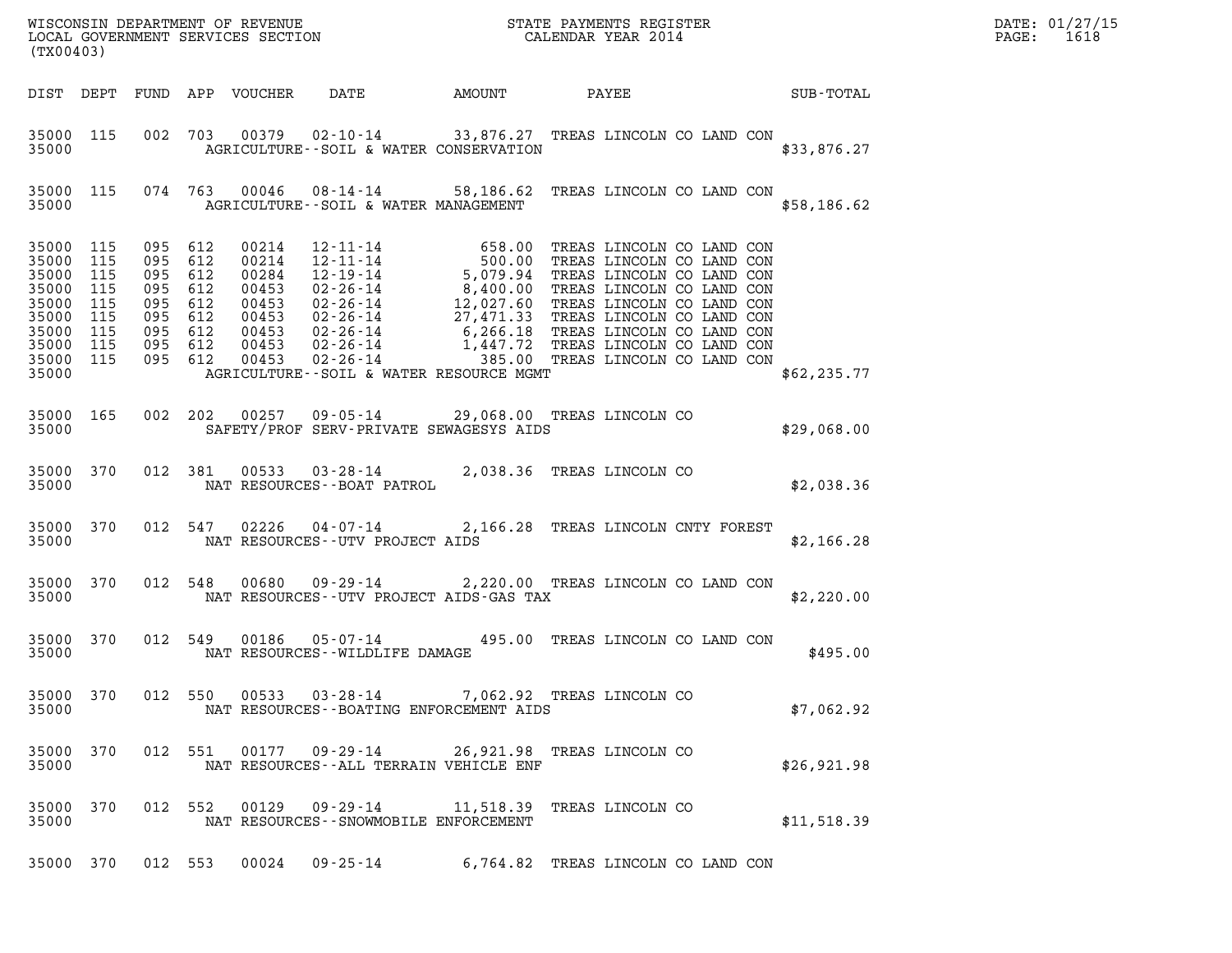| (TX00403)                                          |                                 |                                 |                                 |                                           |                                                                                        |                                                                                                |                                                                                                                                               |               |
|----------------------------------------------------|---------------------------------|---------------------------------|---------------------------------|-------------------------------------------|----------------------------------------------------------------------------------------|------------------------------------------------------------------------------------------------|-----------------------------------------------------------------------------------------------------------------------------------------------|---------------|
| DIST                                               | DEPT                            | FUND                            | APP                             | <b>VOUCHER</b>                            | DATE                                                                                   | AMOUNT                                                                                         | PAYEE                                                                                                                                         | SUB-TOTAL     |
| 35000<br>35000<br>35000<br>35000<br>35000<br>35000 | 370<br>370<br>370<br>370<br>370 | 012<br>012<br>012<br>012<br>012 | 553<br>553<br>553<br>553<br>553 | 00024<br>00086<br>00086<br>00086<br>00112 | $09 - 25 - 14$<br>$01 - 21 - 14$<br>$01 - 21 - 14$<br>$01 - 21 - 14$<br>$02 - 28 - 14$ | 229.18<br>3,706.40<br>400.77<br>146.90<br>2,666.11<br>NAT RESOURCES - - WILDLIFE DAMAGE CLAIMS | TREAS LINCOLN CO LAND CON<br>LINCOLN CO LAND CONS DEPT<br>LINCOLN CO LAND CONS DEPT<br>LINCOLN CO LAND CONS DEPT<br>TREAS LINCOLN CO LAND CON | \$13,914.18   |
| 35000<br>35000                                     | 370                             | 012                             | 564                             | 00285                                     | 04 - 04 - 14                                                                           | 4,771.34<br>NAT RESOURCES - - RECREATION AIDS - FISH                                           | TREAS LINCOLN CO LAND CON                                                                                                                     | \$4,771.34    |
| 35000<br>35000                                     | 370                             | 012                             | 566                             | 00001                                     |                                                                                        | NAT RESOURCES-FOREST CROP/MANAGED FOREST                                                       | 09-16-14 67,139.69 TREAS LINCOLN CO                                                                                                           | \$67,139.69   |
| 35000<br>35000<br>35000                            | 370<br>370                      | 012<br>012                      | 572<br>572                      | 00005<br>00028                            | 04-01-14<br>$01 - 28 - 14$                                                             | 51,512.00<br>NAT RESOURCES - - URBAN FORESTRY/CO FORESTS                                       | TREAS LINCOLN CO<br>17,500.00 LINCOLN CNTY FORESTRY DEP                                                                                       | \$69,012.00   |
| 35000<br>35000<br>35000<br>35000<br>35000          | 370<br>370<br>370<br>370        | 012<br>012<br>012<br>012        | 575<br>575<br>575<br>575        | 00238<br>00383<br>00517<br>01703          | $08 - 18 - 14$<br>$08 - 28 - 14$<br>$09 - 16 - 14$<br>$02 - 25 - 14$                   | 39,218.75<br>39,218.75<br>36,813.36<br>15,895.48<br>NAT RESOURCES - - SNOWMOBILE TRAIL AIDS    | TREAS LINCOLN CNTY FOREST<br>TREAS LINCOLN CNTY FOREST<br>TREAS LINCOLN CNTY FOREST<br>TREAS LINCOLN CNTY FOREST                              | \$131, 146.34 |
| 35000<br>35000<br>35000<br>35000<br>35000          | 370<br>370<br>370<br>370        | 012<br>012<br>012<br>012        | 576<br>576<br>576<br>576        | 00661<br>00726<br>00727<br>01404          | $09 - 26 - 14$<br>$09 - 30 - 14$<br>$09 - 30 - 14$<br>$12 - 26 - 14$                   | 10,002.00<br>10,002.00<br>NAT RESOURCES--ALL-TERRAIN VEHICLE TRAIL                             | TREAS LINCOLN CNTY FOREST<br>TREAS LINCOLN CNTY FOREST<br>13,337.50 TREAS LINCOLN CNTY FOREST<br>13,337.50 TREAS LINCOLN CNTY FOREST          | \$46,679.00   |
| 35000<br>35000<br>35000                            | 370<br>370                      | 012<br>012                      | 577<br>577                      | 01007<br>01316                            | $10 - 28 - 14$<br>$12 - 17 - 14$                                                       | 152,924.25<br>143.36<br>NAT RESOURCES--ALL-TERRAIN VEHICLE TRAIL                               | TREAS LINCOLN CNTY FOREST<br>TREAS LINCOLN CNTY FOREST                                                                                        | \$153,067.61  |
| 35000<br>35000<br>35000<br>35000                   | 370<br>370<br>370               | 012<br>012<br>012               | 678<br>678<br>678               | 01496<br>02634<br>02638                   | $01 - 31 - 14$<br>05-12-14<br>$05 - 12 - 14$                                           | 2,261.72<br>8,105.54<br>541.88<br>NAT RESOURCES - - INVASIVE AQUATICE SPECIES                  | TREAS LINCOLN CO LAND CON<br>TREAS LINCOLN CNTY<br>TREAS LINCOLN CNTY                                                                         | \$10,909.14   |
| 35000<br>35000                                     | 370                             | 095                             | 517                             | 01086                                     | 11-14-14<br>NAT RESOURCES - - POLLUTION CONTROL                                        | 150,000.00                                                                                     | TREAS LINCOLN CO LAND CON                                                                                                                     | \$150,000.00  |
| 35000<br>35000                                     | 395                             | 011                             | 168                             | 14035                                     | $05 - 05 - 14$                                                                         | 82,858.00<br>TRANSPORTATION--ELDERLY & DISABLED                                                | COUNTY OF LINCOLN                                                                                                                             | \$82,858.00   |

35000 395 011 170 05292 03-03-14 8,552.61 TREAS LINCOLN CO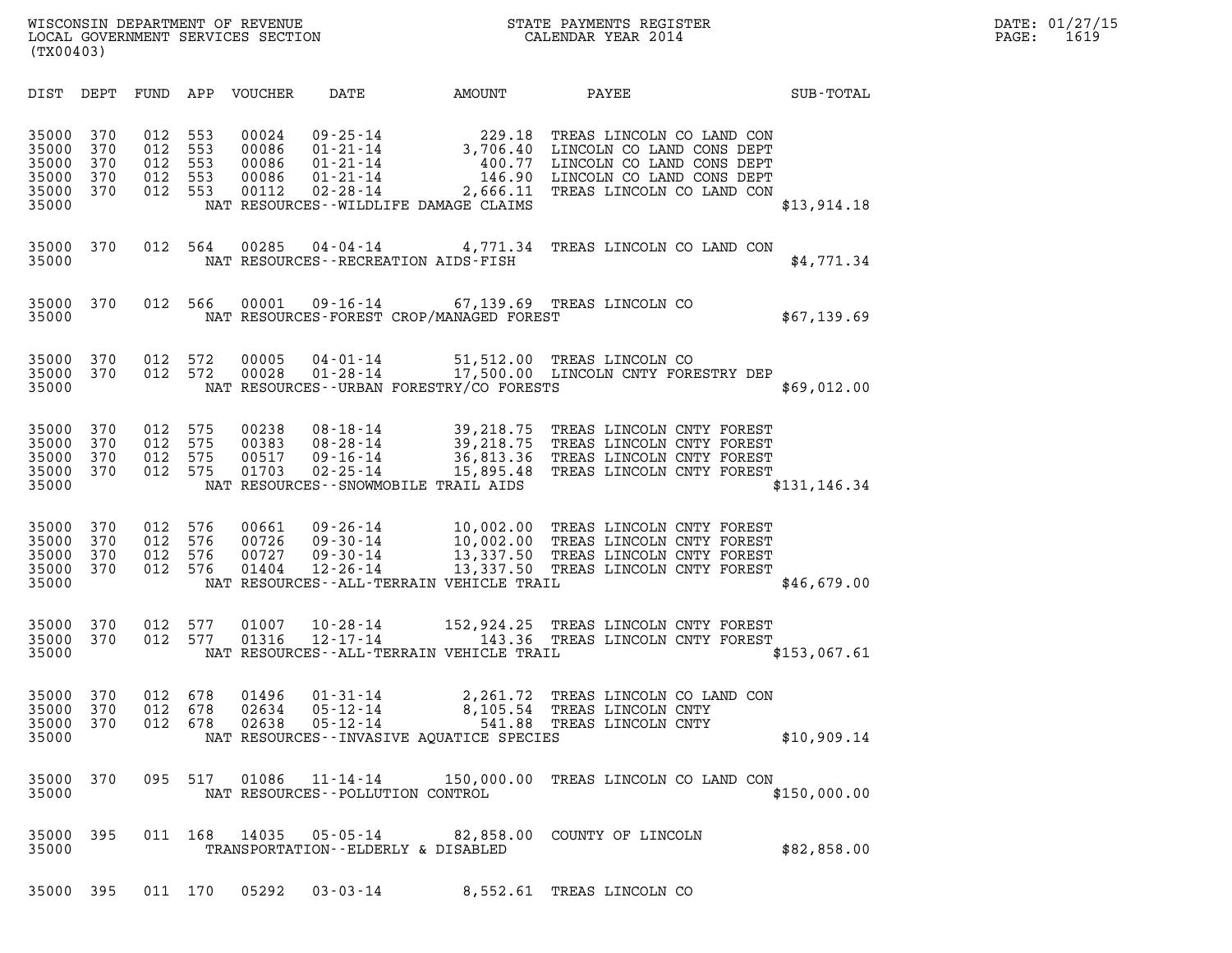| (TX00403)                                                                                                         |                                                                                  |                                                                                  |                                                                                  |                                                                                                          |                                                                                                                                                                                                                                                            |                                                                                                                                                |                                                                                                                                                                      |                |
|-------------------------------------------------------------------------------------------------------------------|----------------------------------------------------------------------------------|----------------------------------------------------------------------------------|----------------------------------------------------------------------------------|----------------------------------------------------------------------------------------------------------|------------------------------------------------------------------------------------------------------------------------------------------------------------------------------------------------------------------------------------------------------------|------------------------------------------------------------------------------------------------------------------------------------------------|----------------------------------------------------------------------------------------------------------------------------------------------------------------------|----------------|
| DIST                                                                                                              | DEPT                                                                             | FUND                                                                             | APP                                                                              | VOUCHER                                                                                                  | DATE                                                                                                                                                                                                                                                       | AMOUNT                                                                                                                                         | PAYEE                                                                                                                                                                | SUB-TOTAL      |
| 35000                                                                                                             |                                                                                  |                                                                                  |                                                                                  |                                                                                                          |                                                                                                                                                                                                                                                            | TRANSPORTATION--COUNTY FOREST ROAD AIDS                                                                                                        |                                                                                                                                                                      | \$8,552.61     |
| 35000<br>35000<br>35000<br>35000<br>35000                                                                         | 395<br>395<br>395<br>395                                                         | 011<br>011<br>011<br>011                                                         | 185<br>185<br>185<br>185                                                         | 05868<br>22206<br>27869<br>31189                                                                         | $03 - 10 - 14$<br>$08 - 25 - 14$<br>$10 - 17 - 14$<br>$11 - 17 - 14$                                                                                                                                                                                       | 624.00<br>2,242.96<br>433.04<br>TRANSPORTATION - - HIGHWAY SAFETY - FEDERAL                                                                    | TREAS LINCOLN CO<br>TREAS LINCOLN CO<br>2,962.80 LINCOLN CO<br>CLERK<br>TREAS LINCOLN CO                                                                             | \$6, 262.80    |
| 35000<br>35000<br>35000<br>35000                                                                                  | 395<br>395<br>395                                                                | 011<br>011<br>011                                                                | 190<br>190<br>190                                                                | 02035<br>18035<br>28035                                                                                  | $01 - 06 - 14$<br>$07 - 07 - 14$<br>$10 - 06 - 14$                                                                                                                                                                                                         | 258,004.78<br>258,004.78<br>TRANSPORTATION--GENERAL TRANSP AIDS-GTA                                                                            | COUNTY OF LINCOLN<br>516,009.56 COUNTY OF LINCOLN<br>COUNTY OF LINCOLN                                                                                               | \$1,032,019.12 |
| 35000<br>35000<br>35000                                                                                           | 395<br>395                                                                       | 011<br>011                                                                       | 278<br>278                                                                       | 19265<br>98976                                                                                           | $07 - 23 - 14$<br>$01 - 07 - 14$                                                                                                                                                                                                                           | 3,907.57<br>3,871.28<br>TRANSPORTATION - - LRIP/TRIP/MSIP GRANTS                                                                               | TREAS LINCOLN CO<br>TREAS LINCOLN CO                                                                                                                                 | \$7,778.85     |
| 35000<br>35000                                                                                                    | 410                                                                              | 002                                                                              | 116                                                                              | 11261                                                                                                    | $11 - 05 - 14$<br>CORRECTIONS - - LOCAL AID                                                                                                                                                                                                                | 8,604.08                                                                                                                                       | TREAS LINCOLN CO                                                                                                                                                     | \$8,604.08     |
| 35000<br>35000<br>35000<br>35000<br>35000<br>35000<br>35000<br>35000<br>35000<br>35000<br>35000<br>35000<br>35000 | 435<br>435<br>435<br>435<br>435<br>435<br>435<br>435<br>435<br>435<br>435<br>435 | 005<br>005<br>005<br>005<br>005<br>005<br>005<br>005<br>005<br>005<br>005<br>005 | 000<br>000<br>000<br>000<br>000<br>000<br>000<br>000<br>000<br>000<br>000<br>000 | 90412<br>90415<br>90416<br>90417<br>90419<br>90420<br>90500<br>90502<br>90506<br>90508<br>90509<br>90510 | $01 - 01 - 14$<br>$02 - 01 - 14$<br>$03 - 01 - 14$<br>$04 - 01 - 14$<br>$05 - 01 - 14$<br>$06 - 01 - 14$<br>$07 - 01 - 14$<br>$08 - 01 - 14$<br>$09 - 01 - 14$<br>$10 - 01 - 14$<br>$11 - 01 - 14$<br>$12 - 01 - 14$<br>HEALTH SERVICES - - STATE/FED AIDS | 7,518.00<br>8,148.00<br>7,378.00<br>9,679.00<br>4,125.00<br>13,066.00<br>9,635.00<br>2,902.00<br>9,222.00<br>12,192.00<br>1,747.00<br>8,662.00 | LINCOLN CO<br>LINCOLN CO<br>LINCOLN CO<br>LINCOLN CO<br>LINCOLN CO<br>LINCOLN CO<br>LINCOLN CO<br>LINCOLN CO<br>LINCOLN CO<br>LINCOLN CO<br>LINCOLN CO<br>LINCOLN CO | \$94, 274.00   |
| 35000<br>35000                                                                                                    | 435                                                                              | 005                                                                              | 163                                                                              | 01LGS                                                                                                    | $11 - 17 - 14$                                                                                                                                                                                                                                             | HS--PREPAID MEDICAL TRANSPORT REIMBURSE                                                                                                        | 46,600.00 LINCOLN COUNTY EMS                                                                                                                                         | \$46,600.00    |
| 35000<br>35000<br>35000<br>35000<br>35000<br>35000<br>35000<br>35000<br>35000                                     | 437<br>437<br>437<br>437<br>437<br>437<br>437<br>437<br>437                      | 005<br>005<br>005<br>005<br>005<br>005<br>005<br>005<br>005                      | 000<br>000<br>000<br>000<br>000<br>000<br>000<br>000<br>000                      | 00000<br>00000<br>00000<br>00000<br>00000<br>00000<br>00000<br>00000<br>00000                            | $01 - 06 - 14$<br>$01 - 30 - 14$<br>$02 - 05 - 14$<br>$02 - 28 - 14$<br>$03 - 05 - 14$<br>$04 - 07 - 14$<br>$04 - 10 - 14$<br>$04 - 30 - 14$<br>$05 - 05 - 14$                                                                                             | 59,340.55<br>55,117.96<br>50,229.25<br>3,722.50<br>34, 351. 25<br>44,008.20<br>24,028.71<br>66,334.92<br>62,649.83                             | LINCOLN<br>LINCOLN CHILD SUPPORT<br>LINCOLN<br>LINCOLN CHILD SUPPORT<br>LINCOLN<br>LINCOLN<br>LINCOLN CHILD SUPPORT<br>LINCOLN CHILD SUPPORT<br>LINCOLN              |                |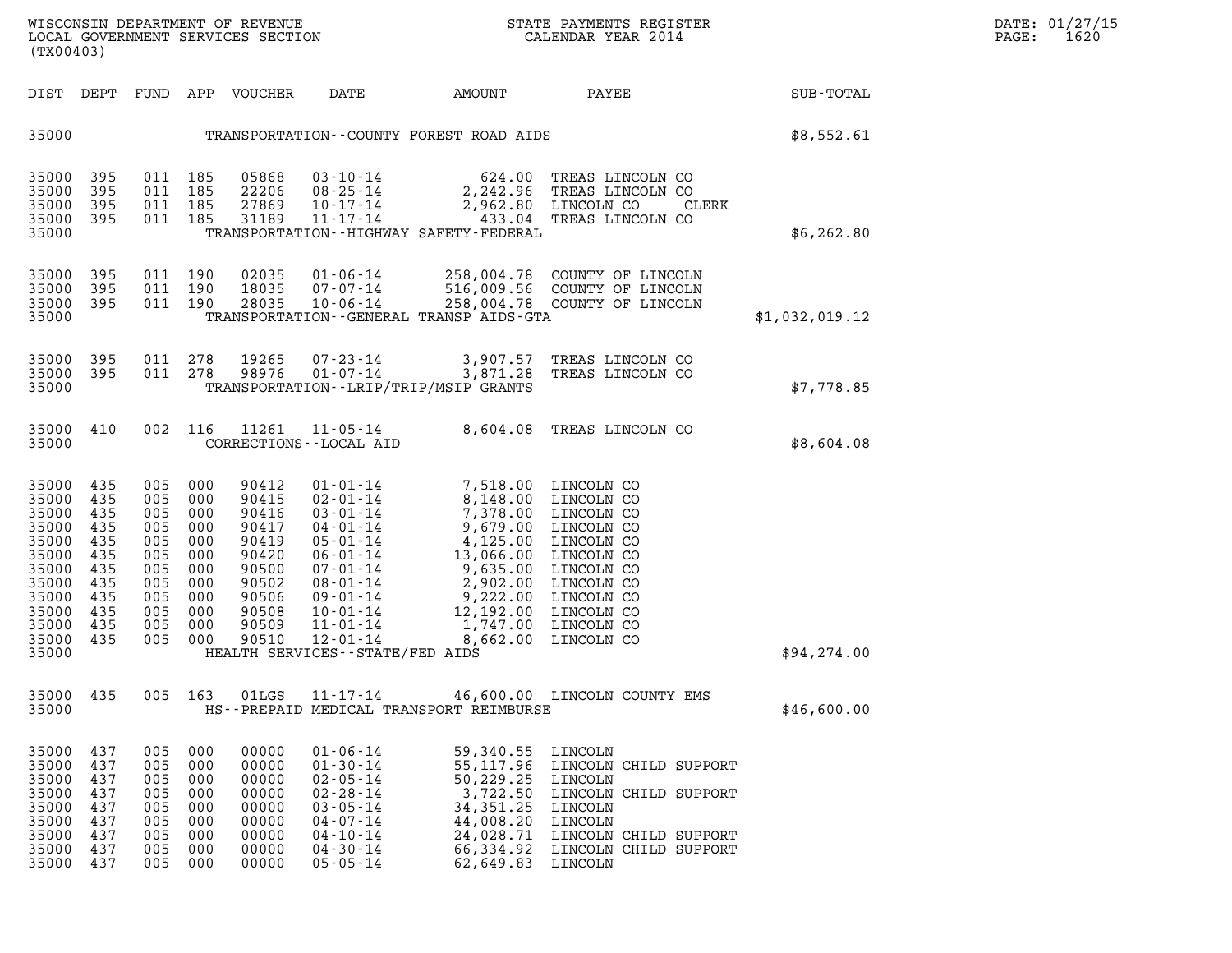| (TX00403)                                                                                                                                                                        |                                                                                                                                   |                                                                                                                                   |                                                                                                                                   |                                                                                                                                                                         |                                                                                                                                                                                                                                                                                                                                                    |                                                                                                                                                                                                                                                         |                                                                                                                                                                                                                                                                                                                                                |                |  |
|----------------------------------------------------------------------------------------------------------------------------------------------------------------------------------|-----------------------------------------------------------------------------------------------------------------------------------|-----------------------------------------------------------------------------------------------------------------------------------|-----------------------------------------------------------------------------------------------------------------------------------|-------------------------------------------------------------------------------------------------------------------------------------------------------------------------|----------------------------------------------------------------------------------------------------------------------------------------------------------------------------------------------------------------------------------------------------------------------------------------------------------------------------------------------------|---------------------------------------------------------------------------------------------------------------------------------------------------------------------------------------------------------------------------------------------------------|------------------------------------------------------------------------------------------------------------------------------------------------------------------------------------------------------------------------------------------------------------------------------------------------------------------------------------------------|----------------|--|
| DIST                                                                                                                                                                             | DEPT                                                                                                                              | FUND                                                                                                                              | APP                                                                                                                               | VOUCHER                                                                                                                                                                 | DATE                                                                                                                                                                                                                                                                                                                                               | AMOUNT                                                                                                                                                                                                                                                  | PAYEE                                                                                                                                                                                                                                                                                                                                          | SUB-TOTAL      |  |
| 35000<br>35000<br>35000<br>35000<br>35000<br>35000<br>35000<br>35000<br>35000<br>35000<br>35000<br>35000<br>35000<br>35000<br>35000<br>35000<br>35000<br>35000<br>35000<br>35000 | 437<br>437<br>437<br>437<br>437<br>437<br>437<br>437<br>437<br>437<br>437<br>437<br>437<br>437<br>437<br>437<br>437<br>437<br>437 | 005<br>005<br>005<br>005<br>005<br>005<br>005<br>005<br>005<br>005<br>005<br>005<br>005<br>005<br>005<br>005<br>005<br>005<br>005 | 000<br>000<br>000<br>000<br>000<br>000<br>000<br>000<br>000<br>000<br>000<br>000<br>000<br>000<br>000<br>000<br>000<br>000<br>000 | 00000<br>00000<br>00000<br>00000<br>00000<br>00000<br>00000<br>00000<br>00000<br>00000<br>00000<br>00000<br>00000<br>00000<br>00000<br>00000<br>00000<br>00000<br>00000 | $05 - 27 - 14$<br>$06 - 05 - 14$<br>$06 - 06 - 14$<br>$06 - 11 - 14$<br>$07 - 07 - 14$<br>$07 - 08 - 14$<br>$07 - 30 - 14$<br>$08 - 05 - 14$<br>$08 - 12 - 14$<br>$08 - 29 - 14$<br>$09 - 05 - 14$<br>$10 - 06 - 14$<br>$10 - 30 - 14$<br>$11 - 03 - 14$<br>$11 - 04 - 14$<br>$11 - 05 - 14$<br>$11 - 10 - 14$<br>$11 - 12 - 14$<br>$12 - 05 - 14$ | 60,014.81<br>13,048.34<br>822.17<br>16,913.45<br>5,049.55<br>58,651.12<br>68,448.10<br>25,853.15<br>944.99<br>124,465.05<br>50,754.01<br>60,958.65<br>42,509.34<br>26,774.10 LINCOLN<br>36,313.05 LINCOLN<br>CHILDREN & FAMILIES - - STATE/FEDERAL AIDS | LINCOLN<br>LINCOLN<br>LINCOLN CHILD SUPPORT<br>LINCOLN CHILD SUPPORT<br>LINCOLN<br>LINCOLN<br>LINCOLN CHILD SUPPORT<br>LINCOLN<br>LINCOLN<br>LINCOLN<br>LINCOLN<br>LINCOLN<br>LINCOLN CHILD SUPPORT<br>2,447.00 LINCOLN CHILD SUPPORT<br>19,563.94 LINCOLN CHILD SUPPORT<br>19,775.31 LINCOLN CHILD SUPPORT<br>18,062.28 LINCOLN CHILD SUPPORT | \$1,051,151.58 |  |
| 35000<br>35000                                                                                                                                                                   | 455                                                                                                                               | 002                                                                                                                               | 221                                                                                                                               | 13                                                                                                                                                                      | $07 - 30 - 14$                                                                                                                                                                                                                                                                                                                                     | 120.00<br>JUSTICE--LAW ENFORCEMENT SERVICES AID                                                                                                                                                                                                         | TREAS LINCOLN CNTY                                                                                                                                                                                                                                                                                                                             | \$120.00       |  |
| 35000<br>35000                                                                                                                                                                   | 455                                                                                                                               | 002                                                                                                                               | 231                                                                                                                               | 01526                                                                                                                                                                   | $02 - 21 - 14$<br>JUSTICE--LAW ENFORCEMENT TRAINING                                                                                                                                                                                                                                                                                                | 7,360.00                                                                                                                                                                                                                                                | TREAS LINCOLN CNTY                                                                                                                                                                                                                                                                                                                             | \$7,360.00     |  |
| 35000<br>35000                                                                                                                                                                   | 455                                                                                                                               | 002                                                                                                                               | 241                                                                                                                               | 01841                                                                                                                                                                   | $10 - 20 - 14$                                                                                                                                                                                                                                                                                                                                     | 461.60<br>JUSTICE -- CEASE AND OTHER FEDERAL GRANTS                                                                                                                                                                                                     | TREAS LINCOLN CNTY                                                                                                                                                                                                                                                                                                                             | \$461.60       |  |
| 35000<br>35000<br>35000                                                                                                                                                          | 455<br>455                                                                                                                        | 002<br>002                                                                                                                        | 532<br>532                                                                                                                        | 009                                                                                                                                                                     | $07 - 22 - 14$<br>$03 - 10 - 14$                                                                                                                                                                                                                                                                                                                   | JUSTICE - - VICTIM/WITNESS ASSISTANCE SERV                                                                                                                                                                                                              | 16,097.54 TREAS LINCOLN CO<br>18,818.17 TREAS LINCOLN CO                                                                                                                                                                                                                                                                                       | \$34,915.71    |  |
| 35000<br>35000                                                                                                                                                                   | 465                                                                                                                               | 002                                                                                                                               | 308                                                                                                                               | 00083                                                                                                                                                                   | $11 - 19 - 14$                                                                                                                                                                                                                                                                                                                                     | MILITARY AFFAIRS-EMER MGMT-RESPONSE EQMT                                                                                                                                                                                                                | 7,252.00 TREAS LINCOLN CO                                                                                                                                                                                                                                                                                                                      | \$7,252.00     |  |
| 35000<br>35000                                                                                                                                                                   | 465                                                                                                                               | 002                                                                                                                               | 337                                                                                                                               | 01558                                                                                                                                                                   | $07 - 09 - 14$                                                                                                                                                                                                                                                                                                                                     | 4,058.00<br>MILITARY AFFAIRS-EMERGENCY MGMT PLANNING                                                                                                                                                                                                    | TREAS LINCOLN CO                                                                                                                                                                                                                                                                                                                               | \$4,058.00     |  |
| 35000<br>35000<br>35000<br>35000<br>35000                                                                                                                                        | 465<br>465<br>465<br>465                                                                                                          | 002<br>002<br>002<br>002                                                                                                          | 342<br>342<br>342<br>342                                                                                                          | 00281<br>00990<br>01424<br>01623                                                                                                                                        | $10 - 08 - 14$<br>$01 - 15 - 14$<br>$05 - 06 - 14$<br>$07 - 11 - 14$                                                                                                                                                                                                                                                                               | 13,586.73<br>18,087.99<br>17,220.74<br>MILITARY AFFAIRS-EMERGENCY MGMT-FED FUND                                                                                                                                                                         | TREAS LINCOLN CO<br>TREAS LINCOLN CO<br>4,515.53 TREAS LINCOLN CO<br>TREAS LINCOLN CO                                                                                                                                                                                                                                                          | \$53,410.99    |  |

35000 465 072 364 00936 01-10-14 3,784.00 TREAS LINCOLN CO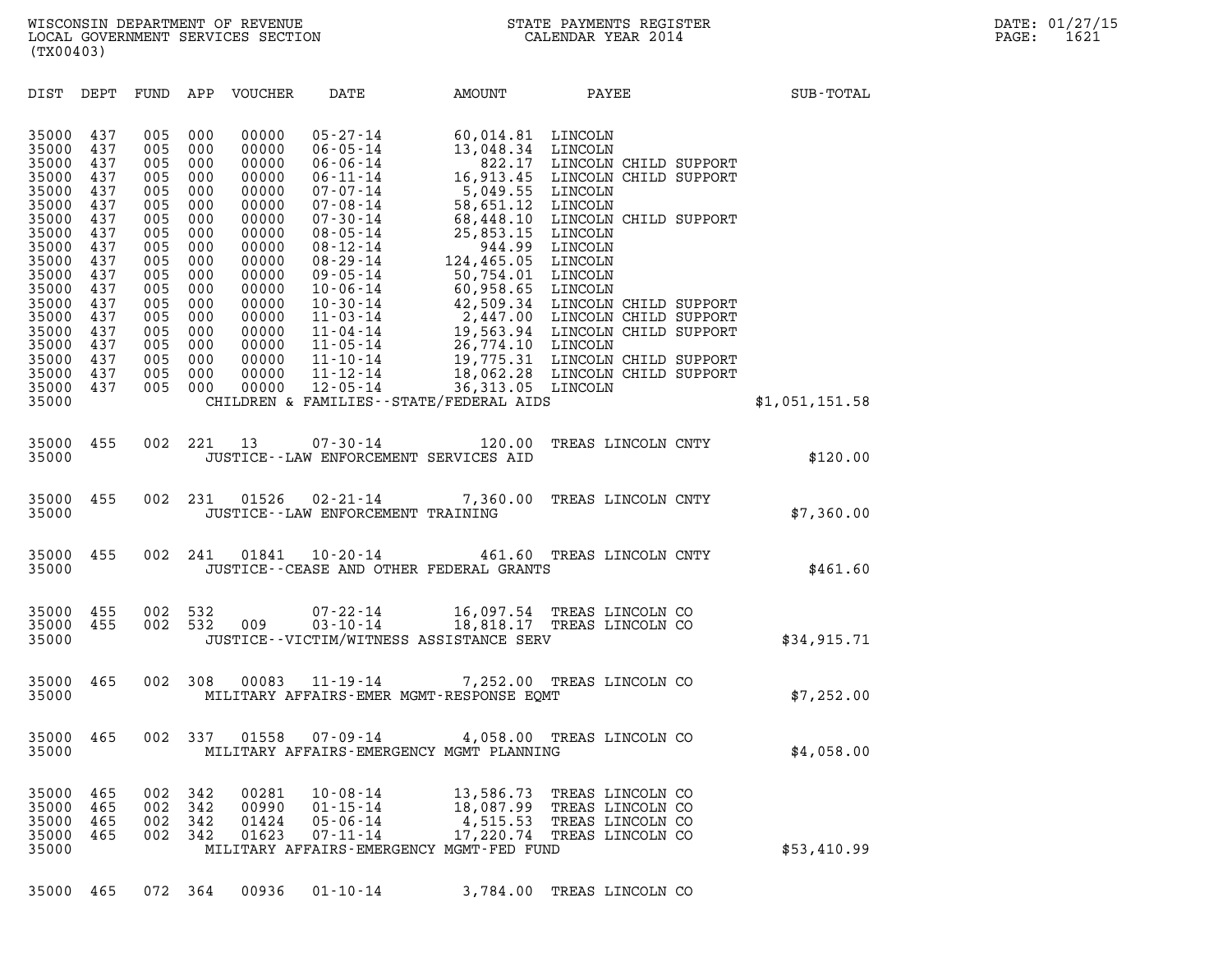| (TX00403)                                                                                                                                                                                                                |                                                                                                                                                        |                                                                                  |                                                                                                                                                                                         |                                                                                                                                                                                                             |                                                                                                                                                                                                                      |                                                                                                                                          |                                                                                                                                                                                                                                              |                                               | DATE: 01/27/15<br>PAGE:<br>1622 |
|--------------------------------------------------------------------------------------------------------------------------------------------------------------------------------------------------------------------------|--------------------------------------------------------------------------------------------------------------------------------------------------------|----------------------------------------------------------------------------------|-----------------------------------------------------------------------------------------------------------------------------------------------------------------------------------------|-------------------------------------------------------------------------------------------------------------------------------------------------------------------------------------------------------------|----------------------------------------------------------------------------------------------------------------------------------------------------------------------------------------------------------------------|------------------------------------------------------------------------------------------------------------------------------------------|----------------------------------------------------------------------------------------------------------------------------------------------------------------------------------------------------------------------------------------------|-----------------------------------------------|---------------------------------|
|                                                                                                                                                                                                                          |                                                                                                                                                        |                                                                                  |                                                                                                                                                                                         | DIST DEPT FUND APP VOUCHER DATE                                                                                                                                                                             |                                                                                                                                                                                                                      |                                                                                                                                          |                                                                                                                                                                                                                                              | AMOUNT PAYEE SUB-TOTAL                        |                                 |
|                                                                                                                                                                                                                          |                                                                                                                                                        |                                                                                  |                                                                                                                                                                                         |                                                                                                                                                                                                             |                                                                                                                                                                                                                      |                                                                                                                                          |                                                                                                                                                                                                                                              | 35000 MILITARY AFFAIRS-EMER MGMT-PLANNING AID |                                 |
| 35000 485<br>35000                                                                                                                                                                                                       |                                                                                                                                                        |                                                                                  | 002 127                                                                                                                                                                                 |                                                                                                                                                                                                             | VETERANS AFFAIRS GRANTS                                                                                                                                                                                              |                                                                                                                                          | 06473  06-27-14  1,000.00  TREAS LINCOLN CNTY                                                                                                                                                                                                | \$1,000.00                                    |                                 |
| 35000 485<br>35000                                                                                                                                                                                                       |                                                                                                                                                        |                                                                                  | 082 267                                                                                                                                                                                 | 06473                                                                                                                                                                                                       | VETERANS AFFAIRS -- GRANTS TO COUNTIES                                                                                                                                                                               |                                                                                                                                          | 06-27-14 4,500.00 TREAS LINCOLN CNTY                                                                                                                                                                                                         | \$4,500.00                                    |                                 |
| 35000 485<br>35000                                                                                                                                                                                                       |                                                                                                                                                        |                                                                                  | 083 370                                                                                                                                                                                 | 06473                                                                                                                                                                                                       | VETERANS AFFAIRS - GRANTS TO COUNTIES                                                                                                                                                                                |                                                                                                                                          | 06-27-14 4,500.00 TREAS LINCOLN CNTY                                                                                                                                                                                                         | \$4,500.00                                    |                                 |
| 35000 505<br>35000<br>35000<br>35000<br>35000<br>35000<br>35000<br>35000<br>35000<br>35000<br>35000<br>35000<br>35000<br>35000<br>35000<br>35000<br>35000<br>35000<br>35000<br>35000<br>35000<br>35000<br>35000<br>35000 | 505<br>505<br>505<br>505<br>505<br>505<br>505<br>505<br>505<br>505<br>505<br>505<br>505<br>505<br>505<br>505<br>505<br>505<br>505<br>505<br>505<br>505 | 002 155<br>002 155<br>002 155<br>002 155<br>002 155<br>002 155                   | 002 155<br>002 155<br>002 155<br>002 155<br>002 155<br>002 155<br>002 155<br>002 155<br>002 155<br>002 155<br>002 155<br>002 155<br>002 155<br>002 155<br>002 155<br>002 155<br>002 155 | 60046<br>60046<br>60121<br>60121<br>60204<br>60204<br>60313<br>60313<br>60372<br>60372<br>60435<br>60435<br>60509<br>60509<br>60578<br>60578<br>60578<br>60652<br>60652<br>60724<br>60724<br>60797<br>60797 | DOA-HOUSING ASSISTANCE-FEDERAL FUNDS                                                                                                                                                                                 |                                                                                                                                          |                                                                                                                                                                                                                                              | \$44,970.37                                   |                                 |
| 35000<br>35000<br>35000<br>35000<br>35000<br>35000<br>35000<br>35000<br>35000<br>35000<br>35000<br>35000                                                                                                                 | 505<br>505<br>505<br>505<br>505<br>505<br>505<br>505<br>505<br>505<br>505<br>505                                                                       | 035<br>035<br>035<br>035<br>035<br>035<br>035<br>035<br>035<br>035<br>035<br>035 | 371<br>371<br>371<br>371<br>371<br>371<br>371<br>371<br>371<br>371<br>371<br>371                                                                                                        | 60046<br>60046<br>60046<br>60121<br>60121<br>60121<br>60204<br>60204<br>60204<br>60313<br>60313<br>60313                                                                                                    | $08 - 06 - 14$<br>$08 - 06 - 14$<br>$08 - 06 - 14$<br>$09 - 08 - 14$<br>$09 - 08 - 14$<br>$09 - 08 - 14$<br>$11 - 25 - 14$<br>$11 - 25 - 14$<br>$11 - 25 - 14$<br>$12 - 11 - 14$<br>$12 - 11 - 14$<br>$12 - 11 - 14$ | 2,186.35<br>2,341.50<br>3,331.58<br>164.98<br>108.27<br>3,449.85<br>3,258.03<br>3,383.74<br>5,365.30<br>1,508.73<br>1,813.20<br>2,299.01 | TREAS LINCOLN CO<br>TREAS LINCOLN CO<br>TREAS LINCOLN CO<br>TREAS LINCOLN CO<br>TREAS LINCOLN CO<br>TREAS LINCOLN CO<br>TREAS LINCOLN CO<br>TREAS LINCOLN CO<br>TREAS LINCOLN CO<br>TREAS LINCOLN CO<br>TREAS LINCOLN CO<br>TREAS LINCOLN CO |                                               |                                 |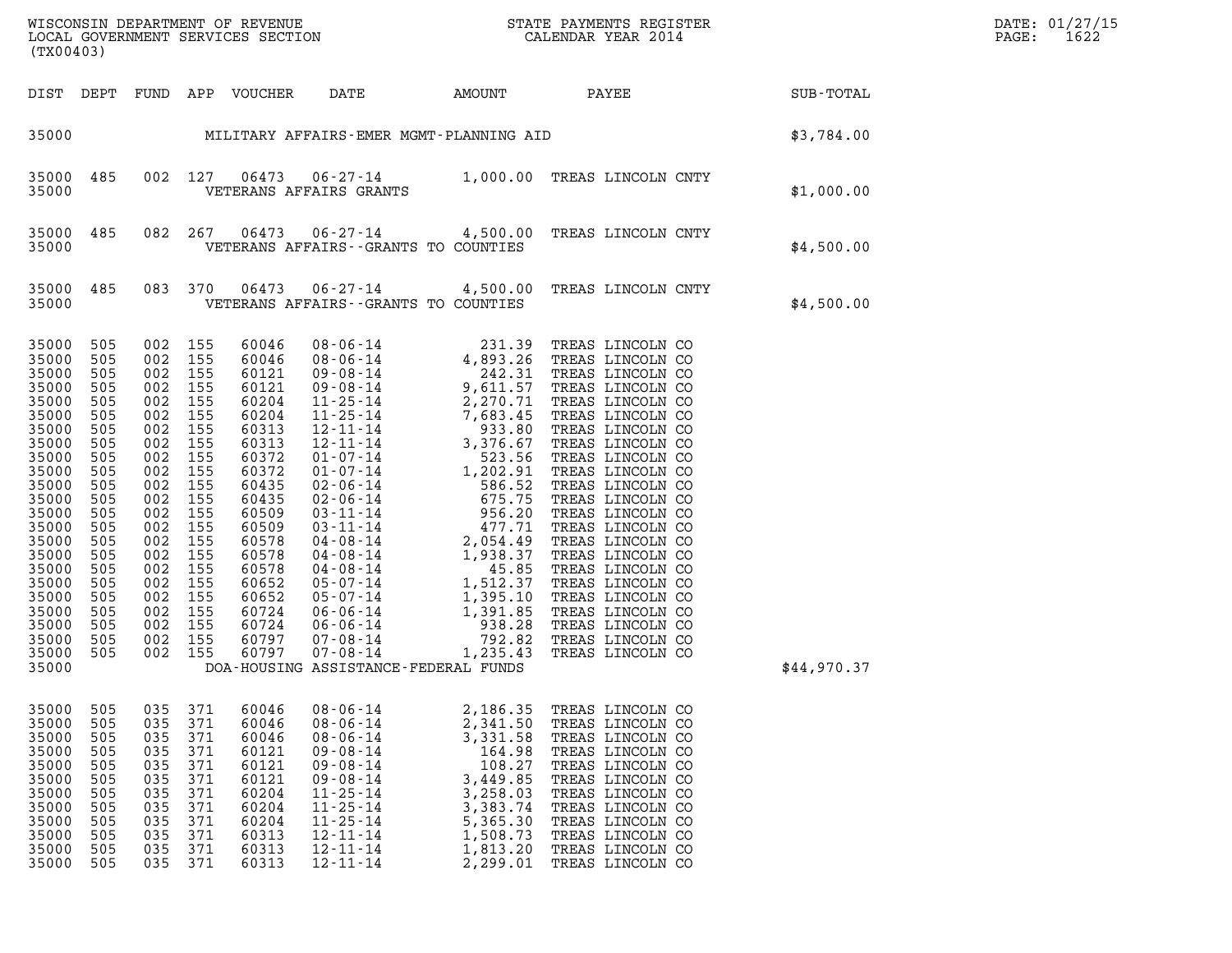| (TX00403)                                                                                                                                                                                                                                                                                                                                                                                                                                                  |                                                                                                                                                                                                                                                                                                                                           |                                                                                                                                                                                                                                                                                                                       |                                                                                                                                                                                                                                                                                                                                                                                          |                |
|------------------------------------------------------------------------------------------------------------------------------------------------------------------------------------------------------------------------------------------------------------------------------------------------------------------------------------------------------------------------------------------------------------------------------------------------------------|-------------------------------------------------------------------------------------------------------------------------------------------------------------------------------------------------------------------------------------------------------------------------------------------------------------------------------------------|-----------------------------------------------------------------------------------------------------------------------------------------------------------------------------------------------------------------------------------------------------------------------------------------------------------------------|------------------------------------------------------------------------------------------------------------------------------------------------------------------------------------------------------------------------------------------------------------------------------------------------------------------------------------------------------------------------------------------|----------------|
| DIST<br>DEPT<br><b>FUND</b>                                                                                                                                                                                                                                                                                                                                                                                                                                | APP<br>VOUCHER                                                                                                                                                                                                                                                                                                                            | AMOUNT<br>DATE                                                                                                                                                                                                                                                                                                        | PAYEE                                                                                                                                                                                                                                                                                                                                                                                    | SUB-TOTAL      |
| 35000<br>505<br>035<br>35000<br>505<br>035<br>505<br>035<br>35000<br>35000<br>505<br>035<br>035<br>35000<br>505<br>505<br>35000<br>035<br>505<br>035<br>35000<br>35000<br>505<br>035<br>505<br>035<br>35000<br>035<br>35000<br>505<br>505<br>035<br>35000<br>35000<br>505<br>035<br>35000<br>505<br>035<br>35000<br>505<br>035<br>35000<br>505<br>035<br>35000<br>505<br>035<br>035<br>35000<br>505<br>35000<br>505<br>035<br>35000<br>505<br>035<br>35000 | 371<br>60372<br>371<br>60372<br>371<br>60372<br>371<br>60435<br>371<br>60435<br>371<br>60435<br>371<br>60509<br>371<br>60509<br>371<br>60509<br>371<br>60578<br>371<br>60578<br>371<br>60652<br>371<br>60652<br>371<br>60724<br>371<br>60724<br>371<br>60724<br>371<br>60797<br>371<br>60797<br>371<br>60797<br>DOA--PUBLIC BENEFITS FUND | $\begin{array}{cccc} 01\hbox{-}07\hbox{-}14 & 537.47 \\ 01\hbox{-}07\hbox{-}14 & 675.58 \\ 01\hbox{-}07\hbox{-}14 & 818.99 \\ 02\hbox{-}06\hbox{-}14 & 301.93 \\ 02\hbox{-}06\hbox{-}14 & 460.09 \\ 02\hbox{-}06\hbox{-}14 & 213.45 \\ 03\hbox{-}11\hbox{-}14 & 78.29 \\ 03\hbox{-}11\hbox{-}14 & 78.29 \\ 04\hbox{-$ | TREAS LINCOLN CO<br>TREAS LINCOLN CO<br>TREAS LINCOLN CO<br>TREAS LINCOLN CO<br>TREAS LINCOLN CO<br>TREAS LINCOLN CO<br>TREAS LINCOLN CO<br>TREAS LINCOLN CO<br>TREAS LINCOLN CO<br>TREAS LINCOLN CO<br>TREAS LINCOLN CO<br>TREAS LINCOLN CO<br>TREAS LINCOLN CO<br>TREAS LINCOLN CO<br>TREAS LINCOLN CO<br>TREAS LINCOLN CO<br>TREAS LINCOLN CO<br>TREAS LINCOLN CO<br>TREAS LINCOLN CO | \$39,955.65    |
| 35000<br>505<br>089<br>35000<br>505<br>089<br>35000                                                                                                                                                                                                                                                                                                                                                                                                        | 166<br>00167<br>166<br>05120<br>DOA--LAND INFORMATION FUND                                                                                                                                                                                                                                                                                | 08-11-14 25,180.00 TREAS LINCOLN CO LAND CON<br>$01 - 28 - 14$                                                                                                                                                                                                                                                        | 1,000.00 TREAS LINCOLN CO LAND CON                                                                                                                                                                                                                                                                                                                                                       | \$26,180.00    |
| 835<br>002<br>35000<br>35000<br>835<br>002<br>35000                                                                                                                                                                                                                                                                                                                                                                                                        | 105<br>43804<br>105<br>80909                                                                                                                                                                                                                                                                                                              | $07 - 28 - 14$<br>11-17-14<br>152,072.89 TREAS LINCOLN CO<br>817,014.61 TREAS LINCOLN CO<br>REVENUE - - STATE SHARED REVENUES                                                                                                                                                                                         |                                                                                                                                                                                                                                                                                                                                                                                          | \$969,087.50   |
| 835<br>35000<br>35000                                                                                                                                                                                                                                                                                                                                                                                                                                      | 002 109<br>01035<br>REVENUE--EXEMPT COMPUTER AID                                                                                                                                                                                                                                                                                          | $07 - 28 - 14$                                                                                                                                                                                                                                                                                                        | 36,412.00 TREAS LINCOLN CO                                                                                                                                                                                                                                                                                                                                                               | \$36,412.00    |
| 35000<br>835<br>002<br>835<br>002<br>35000<br>35000                                                                                                                                                                                                                                                                                                                                                                                                        | 302<br>10052<br>302<br>11052                                                                                                                                                                                                                                                                                                              | 2,647,874.84 TREAS LINCOLN CO<br>697,910.98 TREAS LINCOLN CO<br>$07 - 28 - 14$<br>$07 - 28 - 14$<br>REVENUE-FIRST DOLLAR/SCHOOL LEVY CREDITS                                                                                                                                                                          |                                                                                                                                                                                                                                                                                                                                                                                          | \$3,345,785.82 |
| 835<br>35000<br>35000                                                                                                                                                                                                                                                                                                                                                                                                                                      | 021 363<br>37333<br>REVENUE--LOTTERY CREDIT -                                                                                                                                                                                                                                                                                             | 03-24-14<br>641,849.12 TREAS LINCOLN CO                                                                                                                                                                                                                                                                               |                                                                                                                                                                                                                                                                                                                                                                                          | \$641,849.12   |
| 35000                                                                                                                                                                                                                                                                                                                                                                                                                                                      | DISTRICT TOTAL APPROPRIATIONS                                                                                                                                                                                                                                                                                                             |                                                                                                                                                                                                                                                                                                                       |                                                                                                                                                                                                                                                                                                                                                                                          | \$8,446,132.69 |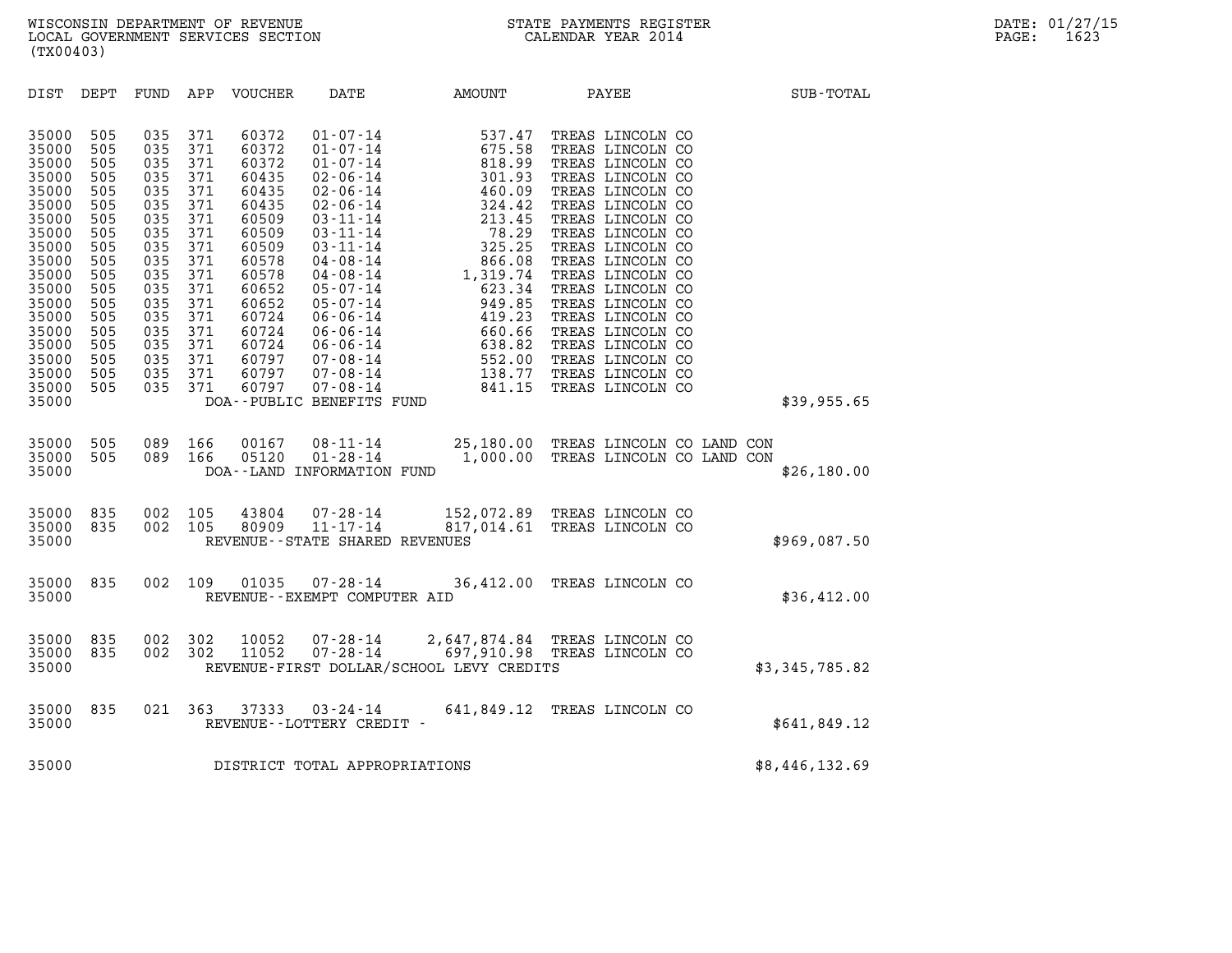| WISCONSIN DEPARTMENT OF REVENUE   | STATE PAYMENTS REGISTER | DATE: 01/27/15 |
|-----------------------------------|-------------------------|----------------|
| LOCAL GOVERNMENT SERVICES SECTION | CALENDAR YEAR 2014      | 1624<br>PAGE:  |

| WISCONSIN DEPARTMENT OF REVENUE<br>LOCAL GOVERNMENT SERVICES SECTION<br>LOCAL GOVERNMENT SERVICES SECTION<br>CALENDAR YEAR 2014<br>(TX00403) |                          |  |                                          |                                  |                                                        |                                                                                                                                                                                         |                                                                                            |              | DATE: 01/27/15<br>PAGE:<br>1624 |
|----------------------------------------------------------------------------------------------------------------------------------------------|--------------------------|--|------------------------------------------|----------------------------------|--------------------------------------------------------|-----------------------------------------------------------------------------------------------------------------------------------------------------------------------------------------|--------------------------------------------------------------------------------------------|--------------|---------------------------------|
|                                                                                                                                              |                          |  |                                          |                                  |                                                        | DIST DEPT FUND APP VOUCHER DATE AMOUNT PAYEE                                                                                                                                            |                                                                                            | SUB-TOTAL    |                                 |
| 35002 165<br>35002                                                                                                                           |                          |  | 002 225                                  | 00857                            |                                                        | SAFETY/PROF SERV--FIRE INSURANCE DUES                                                                                                                                                   | 06-30-14 1,150.05 TREAS TN BIRCH                                                           | \$1,150.05   |                                 |
| 35002 370<br>35002 370<br>35002                                                                                                              |                          |  | 000 001<br>000 001                       |                                  |                                                        | NAT RESOURCES-SEVERANCE/YIELD/WITHDRAWAL                                                                                                                                                | 01DNR  06-19-14   1,582.70 TREAS TOWN BIRCH<br>03DNR  11-04-14   3,573.00 TREAS TOWN BIRCH | \$5,155.70   |                                 |
| 35002 370<br>35002 370                                                                                                                       |                          |  | 002 503<br>002 503                       | 16963<br>16963                   |                                                        |                                                                                                                                                                                         | 02-14-14 897.08 TREAS TN BIRCH<br>02-14-14 4,337.62 TREAS TN BIRCH                         |              |                                 |
| 35002                                                                                                                                        |                          |  |                                          |                                  |                                                        | NAT RESOURCES--AIDS IN LIEU OF TAXES                                                                                                                                                    | TOWN SHARE 114.20                                                                          | \$5,234.70   |                                 |
| 35002 370<br>35002 370<br>35002                                                                                                              |                          |  | 012 571<br>012 571                       |                                  |                                                        | NAT RESOURCES--FOREST CROP/MFL/CO FOREST                                                                                                                                                | 37757  06-16-14  861.68  TREAS TN BIRCH<br>37757  06-16-14  2,036.03  TREAS TN BIRCH       | \$2,897.71   |                                 |
| 35002 370<br>35002 370<br>35002                                                                                                              |                          |  | 012 579<br>012 579                       | 19492<br>19492                   |                                                        | NAT RESOURCES -- AIDS IN LIEU OF TAXES                                                                                                                                                  | 04-16-14 188.70 TREAS TN BIRCH<br>04-16-14 100.00 TREAS TN BIRCH                           | \$288.70     |                                 |
| 35002 370<br>35002                                                                                                                           |                          |  | 074 670                                  | 41743                            | $05 - 23 - 14$<br>NAT RESOURCES - - RU RECYCLING GRANT |                                                                                                                                                                                         | 962.68 TREAS TN BIRCH                                                                      | \$962.68     |                                 |
| 35002 370<br>35002                                                                                                                           |                          |  |                                          |                                  | 074 673 41743 05-23-14                                 | NAT RESOURCES--RU CONSOLIDATED GRANT                                                                                                                                                    | 251.30 TREAS TN BIRCH                                                                      | \$251.30     |                                 |
| 35002<br>35002<br>35002<br>35002<br>35002                                                                                                    | 395<br>395<br>395<br>395 |  | 011 191<br>011 191<br>011 191<br>011 191 | 04855<br>10855<br>20855<br>30855 |                                                        | 01-06-14 13,970.81 TOWN OF BIRCH<br>04-07-14 13,970.81 TOWN OF BIRCH<br>07-07-14 13,970.81 TOWN OF BIRCH<br>10-06-14 13,970.82 TOWN OF BIRCH<br>TRANSPORTATION--GENERAL TRANSP AIDS-GTA |                                                                                            | \$55,883.25  |                                 |
| 35002<br>35002<br>35002                                                                                                                      | 835<br>835               |  | 002 105<br>002 105                       | 43786<br>80891                   | $11 - 17 - 14$<br>REVENUE--STATE SHARED REVENUES       | 07-28-14 4,896.26 TREAS TN BIRCH                                                                                                                                                        | 27,761.41 TREAS TN BIRCH                                                                   | \$32,657.67  |                                 |
| 35002                                                                                                                                        |                          |  |                                          |                                  | DISTRICT TOTAL APPROPRIATIONS                          |                                                                                                                                                                                         |                                                                                            | \$104,481.76 |                                 |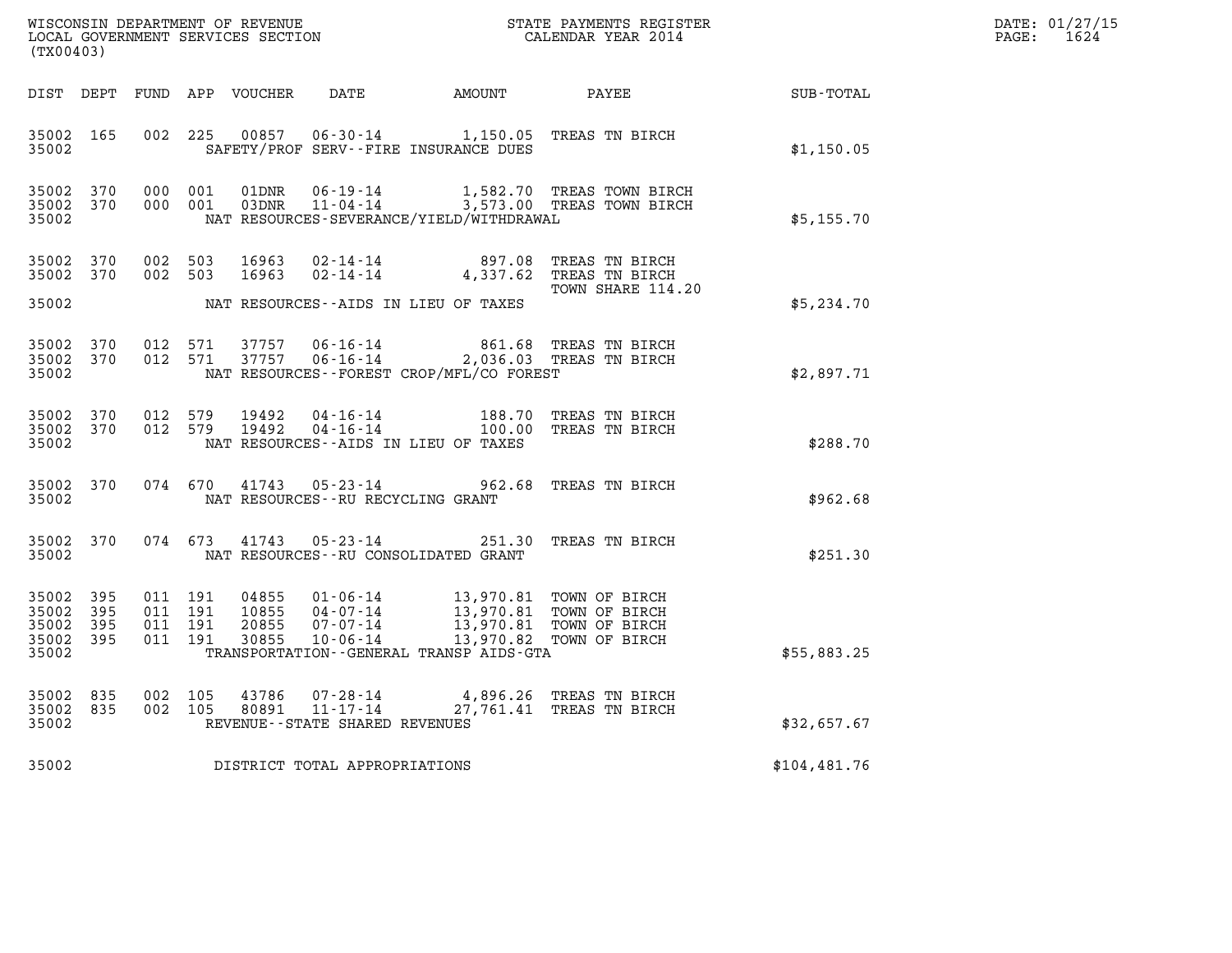| DATE: | 01/27/15 |
|-------|----------|
| PAGE: | 1625     |

| (TX00403)                                             |     |  |                                          |                            |                                                |                                             |                                                                                                                                                                     | DATE: 01/27/15<br>$\mathtt{PAGE:}$<br>1625 |  |
|-------------------------------------------------------|-----|--|------------------------------------------|----------------------------|------------------------------------------------|---------------------------------------------|---------------------------------------------------------------------------------------------------------------------------------------------------------------------|--------------------------------------------|--|
|                                                       |     |  |                                          | DIST DEPT FUND APP VOUCHER | DATE                                           | AMOUNT                                      |                                                                                                                                                                     | PAYEE SUB-TOTAL                            |  |
| 35004 165<br>35004                                    |     |  | 002 225                                  |                            |                                                | SAFETY/PROF SERV--FIRE INSURANCE DUES       | 00858  06-30-14  13,153.72  TREAS TN BRADLEY                                                                                                                        | \$13, 153.72                               |  |
| 35004 370<br>35004<br>35004 370<br>35004              | 370 |  | 000 001<br>000 001<br>000 001            | 01DNR<br>02DNR<br>03DNR    | $11 - 04 - 14$                                 | NAT RESOURCES-SEVERANCE/YIELD/WITHDRAWAL    | 06-19-14 489.83 TREAS TOWN BRADLEY<br>09-11-14 1,109.04 TREAS TOWN BRADLEY<br>1,095.72 TREAS TOWN BRADLEY                                                           | \$2,694.59                                 |  |
| 35004 370<br>35004                                    |     |  |                                          |                            |                                                | NAT RESOURCES--AIDS IN LIEU OF TAXES        | 002 503 16964 02-14-14 7,878.73 TREAS TN BRADLEY<br>TOWN SHARE 726.85                                                                                               | \$7,878.73                                 |  |
| 35004 370<br>35004 370<br>35004                       |     |  |                                          |                            |                                                | NAT RESOURCES - - FOREST CROP/MFL/CO FOREST | $0.12$ 571 37758 $06 - 16 - 14$ 1,386.96 TREAS TN BRADLEY<br>012 571 37758 06-16-14 348.67 TREAS TN BRADLEY                                                         | \$1,735.63                                 |  |
| 35004 370<br>35004                                    |     |  |                                          |                            | NAT RESOURCES -- RU RECYCLING GRANT            |                                             | 074 670 41744 05-23-14 6,303.77 TREAS TN BRADLEY                                                                                                                    | \$6,303.77                                 |  |
| 35004 395<br>35004<br>35004 395<br>35004 395<br>35004 | 395 |  | 011 191<br>011 191<br>011 191<br>011 191 | 30856                      | 10-06-14                                       | TRANSPORTATION--GENERAL TRANSP AIDS-GTA     | 04856  01-06-14  41,673.14 TOWN OF BRADLEY<br>10856  04-07-14  41,673.14 TOWN OF BRADLEY<br>20856  07-07-14  41,673.14 TOWN OF BRADLEY<br>41,673.16 TOWN OF BRADLEY | \$166,692.58                               |  |
| 35004 395<br>35004                                    |     |  | 011 278                                  |                            |                                                | TRANSPORTATION - - LRIP/TRIP/MSIP GRANTS    | 29440  10-29-14  13,717.77  TREAS TN BRADLEY                                                                                                                        | \$13,717.77                                |  |
| 35004 835<br>35004 835<br>35004                       |     |  | 002 105<br>002 105                       |                            | REVENUE--STATE SHARED REVENUES                 |                                             | 43787  07-28-14  6,800.29  TREAS TN BRADLEY<br>80892  11-17-14  38,613.00  TREAS TN BRADLEY                                                                         | \$45,413.29                                |  |
| 35004 835<br>35004                                    |     |  | 002 109                                  | 02773                      | $07 - 28 - 14$<br>REVENUE--EXEMPT COMPUTER AID |                                             | 97.00 TREAS TN BRADLEY                                                                                                                                              | \$97.00                                    |  |
| 35004 835<br>35004                                    |     |  | 021 363                                  | 36191                      | 03-24-14<br>REVENUE--LOTTERY CREDIT -          |                                             | 1,449.86 TREAS TN BRADLEY                                                                                                                                           | \$1,449.86                                 |  |
| 35004                                                 |     |  |                                          |                            | DISTRICT TOTAL APPROPRIATIONS                  |                                             |                                                                                                                                                                     | \$259, 136.94                              |  |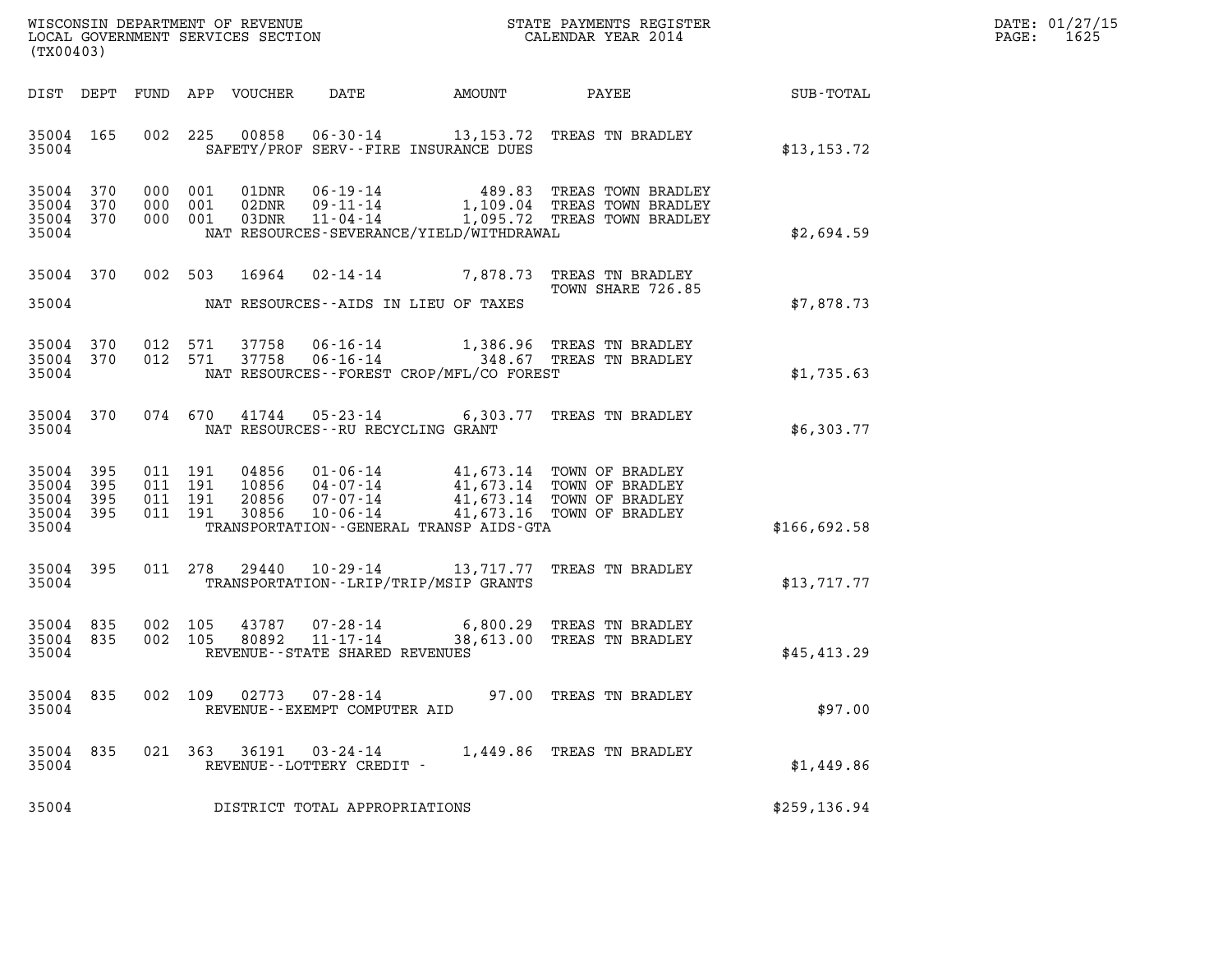| (TX00403)                                     |                   |                                          |                |                         |                                                                 |                                             |                                                                                                                                                      |                                               | DATE: 01/27/15<br>1626<br>$\mathtt{PAGE:}$ |
|-----------------------------------------------|-------------------|------------------------------------------|----------------|-------------------------|-----------------------------------------------------------------|---------------------------------------------|------------------------------------------------------------------------------------------------------------------------------------------------------|-----------------------------------------------|--------------------------------------------|
|                                               | DIST DEPT         |                                          |                | FUND APP VOUCHER        | DATE                                                            | AMOUNT                                      | PAYEE                                                                                                                                                | $\operatorname{SUB}$ - $\operatorname{TOTAL}$ |                                            |
| 35006 165<br>35006                            |                   |                                          | 002 225        | 00859                   | SAFETY/PROF SERV--FIRE INSURANCE DUES                           |                                             | 06-30-14 1,940.71 TREAS TN CORNING                                                                                                                   | \$1,940.71                                    |                                            |
| 35006 370<br>35006<br>35006 370<br>35006      | 370               | 000 001<br>000                           | 001<br>000 001 | 01DNR<br>02DNR<br>03DNR |                                                                 | NAT RESOURCES-SEVERANCE/YIELD/WITHDRAWAL    | 06-19-14 26,959.68 TREAS TOWN CORNING<br>09-11-14 5,165.43 TREAS TOWN CORNING<br>11-04-14 953.86 TREAS TOWN CORNING                                  | \$33,078.97                                   |                                            |
| 35006 370<br>35006<br>35006 370<br>35006      | 370               | 002 503<br>002 503<br>002 503            |                | 16965<br>16965<br>16965 | NAT RESOURCES--AIDS IN LIEU OF TAXES                            |                                             | 02-14-14 14,564.51 TREAS TN CORNING<br>02-14-14 5,828.72 TREAS TN CORNING<br>02-14-14 38,128.00 TREAS TN CORNING<br>TOWN SHARE 6468.70               | \$58,521.23                                   |                                            |
| 35006 370<br>35006                            |                   |                                          |                |                         |                                                                 | NAT RESOURCES - - FOREST CROP/MFL/CO FOREST | 012 571 37759 06-16-14 11,368.51 TREAS TN CORNING                                                                                                    | \$11,368.51                                   |                                            |
| 35006<br>35006 370<br>35006                   | 370               | 012 579                                  |                | 19493<br>012 579 19493  | NAT RESOURCES--AIDS IN LIEU OF TAXES                            |                                             | 04-16-14 1,408.00 TREAS TN CORNING<br>04-16-14 153.91 TERAS TN CORNING                                                                               | \$1,561.91                                    |                                            |
| 35006                                         | 35006 370         |                                          |                |                         | NAT RESOURCES - - RU RECYCLING GRANT                            |                                             | 074 670 41745 05-23-14 1,737.58 TREAS TN CORNING                                                                                                     | \$1,737.58                                    |                                            |
| 35006<br>35006<br>35006<br>35006 395<br>35006 | 395<br>395<br>395 | 011 191<br>011 191<br>011 191<br>011 191 |                | 04857<br>10857          | $01 - 06 - 14$<br>04-07-14<br>20857 07-07-14                    | TRANSPORTATION--GENERAL TRANSP AIDS-GTA     | 51,353.12 TOWN OF CORNING<br>51,353.12 TOWN OF CORNING<br>20857  07-07-14  51,353.12  TOWN OF CORNING<br>30857  10-06-14  51,353.15  TOWN OF CORNING | \$205,412.51                                  |                                            |
| 35006 395<br>35006                            |                   | 011 278                                  |                | 00654                   | TRANSPORTATION - - LRIP/TRIP/MSIP GRANTS                        |                                             | 01-10-14 13,410.55 TREAS TN CORNING                                                                                                                  | \$13,410.55                                   |                                            |
| 35006<br>35006<br>35006                       | 835<br>835        | 002                                      | 105<br>002 105 | 43788<br>80893          | 07-28-14<br>$11 - 17 - 14$<br>REVENUE - - STATE SHARED REVENUES |                                             | 4,460.83 TREAS TN CORNING<br>25,278.06 TREAS TN CORNING                                                                                              | \$29,738.89                                   |                                            |
| 35006<br>35006                                | 835               | 002                                      | 109            | 02774                   | $07 - 28 - 14$<br>REVENUE--EXEMPT COMPUTER AID                  |                                             | 5.00 TREAS TN CORNING                                                                                                                                | \$5.00                                        |                                            |
| 35006                                         |                   |                                          |                |                         | DISTRICT TOTAL APPROPRIATIONS                                   |                                             |                                                                                                                                                      | \$356,775.86                                  |                                            |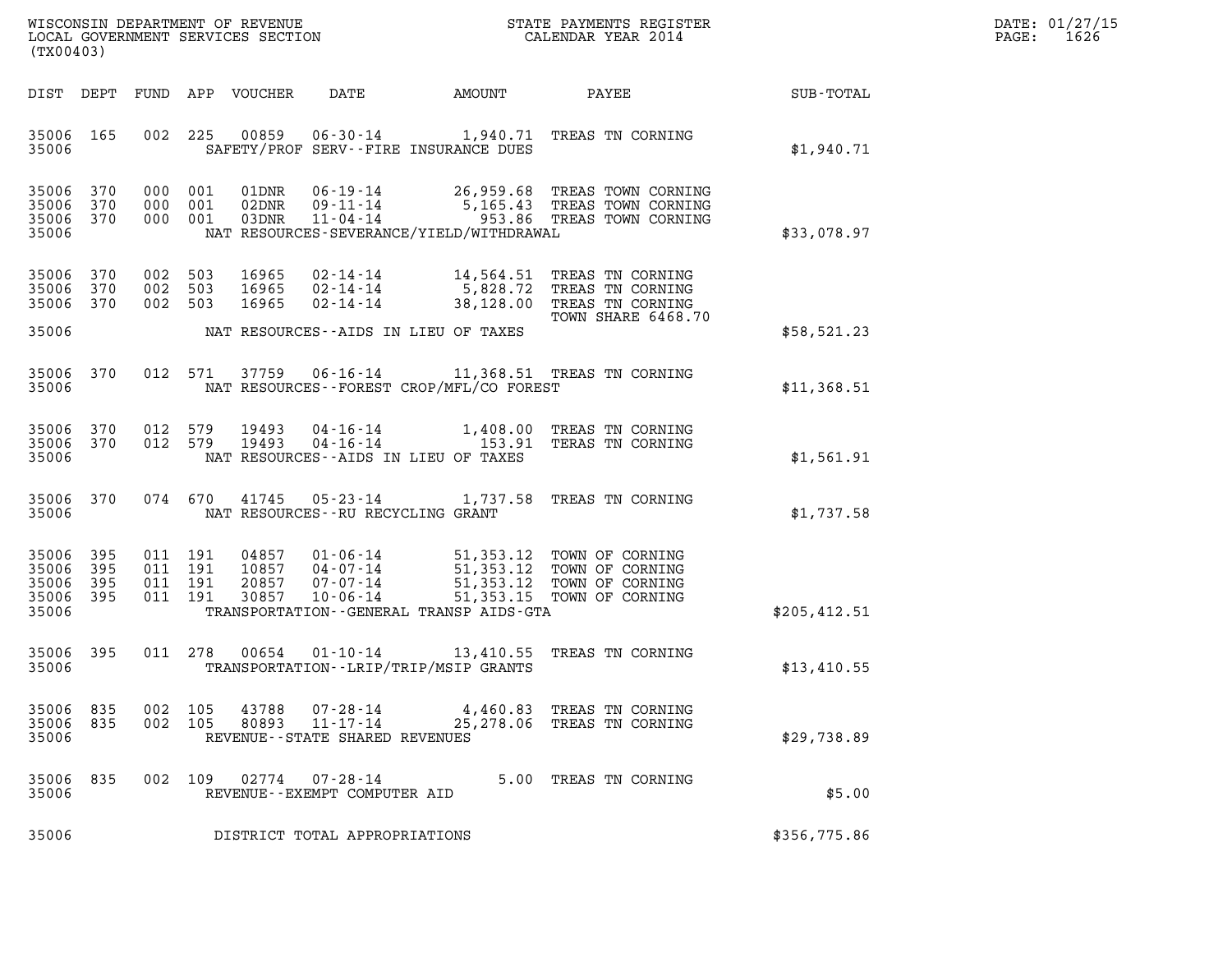| DATE: | 01/27/15 |
|-------|----------|
| PAGE: | 1627     |

| $\tt WISCONSIM DEPARTMENT OF REVENUE$ $\tt WISCONSIMENT$ SERVICES SECTION $\tt CALENDAR$ YEAR 2014<br>(TX00403) |            |  |                                          |                         |                                                                       |                                              |                                                                                                                                                                                          |              | DATE: 01/27/15<br>$\mathtt{PAGE:}$<br>1627 |
|-----------------------------------------------------------------------------------------------------------------|------------|--|------------------------------------------|-------------------------|-----------------------------------------------------------------------|----------------------------------------------|------------------------------------------------------------------------------------------------------------------------------------------------------------------------------------------|--------------|--------------------------------------------|
| DIST DEPT                                                                                                       |            |  |                                          | FUND APP VOUCHER        | DATE                                                                  | <b>AMOUNT</b>                                | <b>PAYEE</b> FOUND THE PAYEE                                                                                                                                                             | SUB-TOTAL    |                                            |
| 35008 165<br>35008                                                                                              |            |  | 002 225                                  |                         |                                                                       | SAFETY/PROF SERV--FIRE INSURANCE DUES        | 00860  06-30-14  1,221.93  TREAS TN HARDING                                                                                                                                              | \$1,221.93   |                                            |
| 35008<br>35008<br>35008 370<br>35008                                                                            | 370<br>370 |  | 000 001<br>000 001<br>000 001            | 01DNR<br>02DNR<br>03DNR | 06-19-14<br>$09 - 11 - 14$<br>$11 - 04 - 14$                          | NAT RESOURCES-SEVERANCE/YIELD/WITHDRAWAL     | 226.51 TREAS TOWN HARDING<br>14.50 TREAS TOWN HARDING<br>4,768.98 TREAS TOWN HARDING                                                                                                     | \$5,009.99   |                                            |
| 35008 370<br>35008                                                                                              |            |  | 002 503                                  | 16966                   |                                                                       | NAT RESOURCES--AIDS IN LIEU OF TAXES         | 02-14-14 44,144.88 TREAS TN HARDING<br><b>TOWN SHARE 2537.26</b>                                                                                                                         | \$44,144.88  |                                            |
| 35008 370<br>35008 370<br>35008                                                                                 |            |  | 012 571<br>012 571                       | 37760<br>37760          | 06-16-14<br>06-16-14                                                  | NAT RESOURCES--FOREST CROP/MFL/CO FOREST     | 3,494.01 TREAS TN HARDING<br>4,821.30 TREAS TN HARDING                                                                                                                                   | \$8,315.31   |                                            |
| 35008 370<br>35008                                                                                              |            |  | 074 670                                  | 41746                   |                                                                       | NAT RESOURCES - - RU RECYCLING GRANT         | 05-23-14 1,026.86 TREAS TN HARDING                                                                                                                                                       | \$1,026.86   |                                            |
| 35008<br>35008<br>35008 395<br>35008 395<br>35008                                                               | 395<br>395 |  | 011 191<br>011 191<br>011 191<br>011 191 |                         |                                                                       | TRANSPORTATION - - GENERAL TRANSP AIDS - GTA | 04858  01-06-14  17,904.52  TOWN OF HARDING<br>10858  04-07-14  17,904.52  TOWN OF HARDING<br>20858  07-07-14  17,904.52  TOWN OF HARDING<br>30858  10-06-14  17,904.55  TOWN OF HARDING | \$71,618.11  |                                            |
| 35008<br>35008                                                                                                  | 395        |  | 011 278                                  |                         |                                                                       | TRANSPORTATION - - LRIP/TRIP/MSIP GRANTS     | 23711  09-09-14  13,485.20 TREAS TN HARDING                                                                                                                                              | \$13,485.20  |                                            |
| 35008 835<br>35008 835<br>35008                                                                                 |            |  | 002 105<br>002 105                       |                         | 43789 07-28-14<br>80894 11-17-14<br>REVENUE - - STATE SHARED REVENUES |                                              | 1,221.69 TREAS TN HARDING<br>6,922.92 TREAS TN HARDING                                                                                                                                   | \$8,144.61   |                                            |
| 35008 835<br>35008                                                                                              |            |  |                                          |                         | REVENUE - - EXEMPT COMPUTER AID                                       |                                              | 002 109 02775 07-28-14 1.00 TREAS TN HARDING                                                                                                                                             | \$1.00       |                                            |
| 35008                                                                                                           |            |  |                                          |                         | DISTRICT TOTAL APPROPRIATIONS                                         |                                              |                                                                                                                                                                                          | \$152,967.89 |                                            |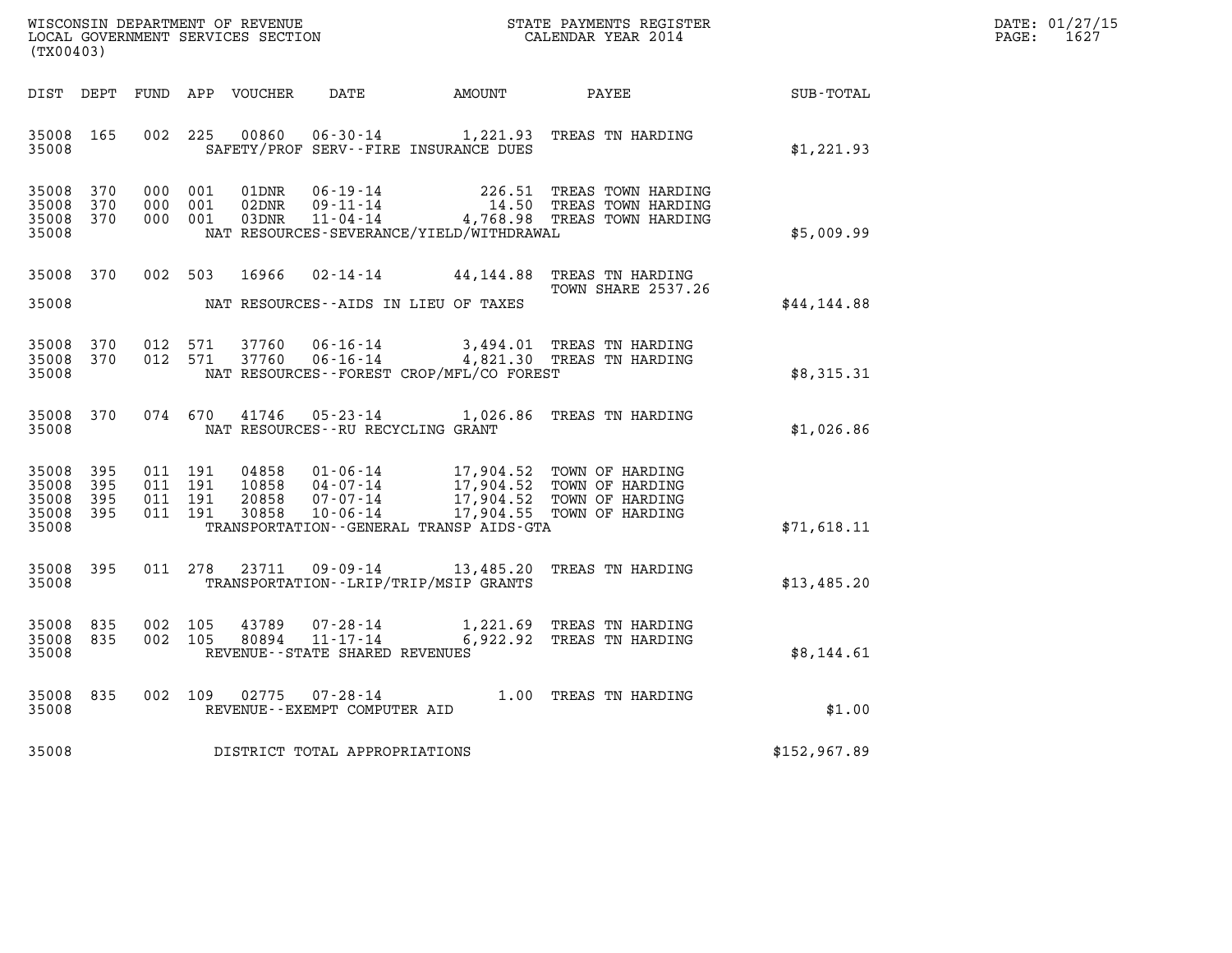| (TX00403)                                         |                   |                               |         |                                |                                          |                                                                                                                                                                                              |              | DATE: 01/27/15<br>PAGE: 1628 |
|---------------------------------------------------|-------------------|-------------------------------|---------|--------------------------------|------------------------------------------|----------------------------------------------------------------------------------------------------------------------------------------------------------------------------------------------|--------------|------------------------------|
|                                                   |                   |                               |         |                                |                                          | DIST DEPT FUND APP VOUCHER DATE AMOUNT PAYEE                                                                                                                                                 | SUB-TOTAL    |                              |
| 35010 165<br>35010                                |                   |                               |         |                                | SAFETY/PROF SERV--FIRE INSURANCE DUES    | 002 225 00861 06-30-14 4,043.15 TREAS TN HARRISON                                                                                                                                            | \$4,043.15   |                              |
| 35010                                             | 35010 370         |                               |         |                                | NAT RESOURCES-SEVERANCE/YIELD/WITHDRAWAL | 000 001 01DNR 06-19-14 4,318.20 TREAS TOWN HARRISON                                                                                                                                          | \$4,318.20   |                              |
| 35010                                             |                   |                               |         |                                | NAT RESOURCES--AIDS IN LIEU OF TAXES     | 35010 370 002 503 16597 01-30-14 851.14 TREAS TN HARRISON<br>TOWN SHARE 38.74                                                                                                                | \$851.14     |                              |
| 35010 370<br>35010                                | 35010 370 012 571 |                               | 012 571 |                                | NAT RESOURCES--FOREST CROP/MFL/CO FOREST | 37761  06-16-14   1,040.28 TREAS TN HARRISON<br>37761  06-16-14   7,250.63 TREAS TN HARRISON                                                                                                 | \$8,290.91   |                              |
| 35010 370<br>35010<br>35010 370<br>35010          | 370               | 012 579<br>012 579<br>012 579 |         |                                | NAT RESOURCES--AIDS IN LIEU OF TAXES     | 19494  04-16-14  38.88 TREAS TN HARRISON<br>19494  04-16-14   4.09 TREAS TN HARRISON<br>19494  04-16-14   36.80 TREAS TN HARRISON                                                            | \$79.77      |                              |
| 35010 395<br>35010<br>35010<br>35010 395<br>35010 | 395<br>395        | 011 191<br>011 191<br>011 191 | 011 191 |                                | TRANSPORTATION--GENERAL TRANSP AIDS-GTA  | 04859  01-06-14  30,722.96  TOWN OF HARRISON<br>10859  04-07-14  30,722.96  TOWN OF HARRISON<br>20859  07-07-14  30,722.96  TOWN OF HARRISON<br>30859  10-06-14  30,722.97  TOWN OF HARRISON | \$122,891.85 |                              |
| 35010                                             | 35010 395         |                               |         |                                | TRANSPORTATION - - LRIP/TRIP/MSIP GRANTS | 011 278 31038 11-12-14 13,717.77 TREAS TN HARRISON                                                                                                                                           | \$13,717.77  |                              |
| 35010 835<br>35010                                | 35010 835         | 002 105<br>002 105            |         | REVENUE--STATE SHARED REVENUES |                                          | 43790  07-28-14  2,607.93  TREAS TN HARRISON<br>80895  11-17-14  14,778.24  TREAS TN HARRISON                                                                                                | \$17,386.17  |                              |
| 35010                                             | 35010 835         |                               |         | REVENUE--EXEMPT COMPUTER AID   |                                          | 002 109 02776 07-28-14 1.00 TREAS TN HARRISON                                                                                                                                                | \$1.00       |                              |
| 35010                                             |                   |                               |         | DISTRICT TOTAL APPROPRIATIONS  |                                          |                                                                                                                                                                                              | \$171,579.96 |                              |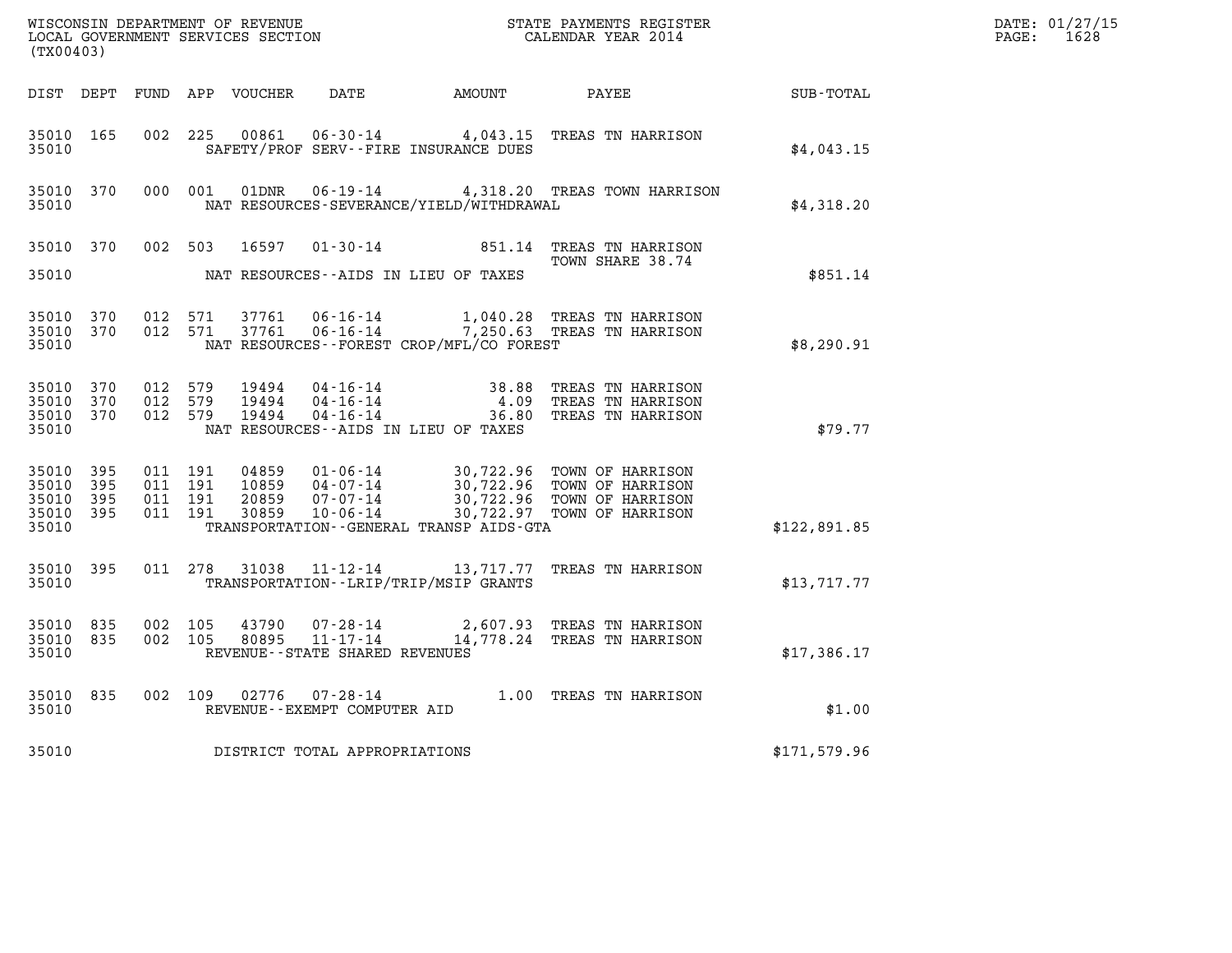| DATE: | 01/27/15 |
|-------|----------|
| PAGE: | 1629     |

| (TX00403)                                             |           |                               |                               |                            |                                                                                                                                        |               |                                                                                                                   |              | DATE: 01/27/15<br>1629<br>$\mathtt{PAGE:}$ |
|-------------------------------------------------------|-----------|-------------------------------|-------------------------------|----------------------------|----------------------------------------------------------------------------------------------------------------------------------------|---------------|-------------------------------------------------------------------------------------------------------------------|--------------|--------------------------------------------|
|                                                       |           |                               |                               | DIST DEPT FUND APP VOUCHER | DATE                                                                                                                                   | <b>AMOUNT</b> | PAYEE                                                                                                             | SUB-TOTAL    |                                            |
| 35012 165<br>35012                                    |           |                               |                               |                            | 002 225 00862 06-30-14 4,869.75 TREAS TN KING<br>SAFETY/PROF SERV--FIRE INSURANCE DUES                                                 |               |                                                                                                                   | \$4,869.75   |                                            |
| 35012 370<br>35012<br>35012 370<br>35012              | 370       |                               | 000 001<br>000 001<br>000 001 | 03DNR                      | $11 - 04 - 14$<br>NAT RESOURCES-SEVERANCE/YIELD/WITHDRAWAL                                                                             |               | 01DNR  06-19-14  13,688.64 TREAS TOWN KING<br>02DNR  09-11-14  1,118.42 TREAS TOWN KING<br>784.05 TREAS TOWN KING | \$15,591.11  |                                            |
| 35012 370<br>35012                                    | 35012 370 | 002 503                       | 002 503                       | 16598<br>16598             | 01-30-14 1,977.42 TREAS TN KING<br>01-30-14 39,975.87 TREAS TN KING<br>NAT RESOURCES--AIDS IN LIEU OF TAXES                            |               | TOWN SHARE 1681.77                                                                                                | \$41,953.29  |                                            |
| 35012                                                 | 35012 370 |                               | 012 571                       |                            | 37762  06-16-14   1,562.24   TREAS TN KING<br>NAT RESOURCES--FOREST CROP/MFL/CO FOREST                                                 |               |                                                                                                                   | \$1,562.24   |                                            |
| 35012                                                 | 35012 370 |                               |                               |                            | 012 579 19495 04-16-14 406.66 TREAS TN KING<br>NAT RESOURCES--AIDS IN LIEU OF TAXES                                                    |               |                                                                                                                   | \$406.66     |                                            |
| 35012                                                 | 35012 370 |                               | 074 670                       |                            | 41747  05-23-14  2,620.23  TREAS TN KING<br>NAT RESOURCES--RU RECYCLING GRANT                                                          |               |                                                                                                                   | \$2,620.23   |                                            |
| 35012 395<br>35012<br>35012 395<br>35012 395<br>35012 | 395       | 011 191<br>011 191<br>011 191 | 011 191                       | 20860<br>30860             | 04860  01-06-14  18,079.18  TOWN OF KING<br>10860 04-07-14<br>07-07-14<br>$10 - 06 - 14$<br>TRANSPORTATION - - GENERAL TRANSP AIDS-GTA |               | 18,079.18 TOWN OF KING<br>18,079.18 TOWN OF KING<br>18,079.18 TOWN OF KING                                        | \$72,316.72  |                                            |
| 35012 835<br>35012 835<br>35012                       |           | 002 105                       | 002 105                       | 43791<br>80896             | 07-28-14 1,423.71 TREAS TN KING<br>$11 - 17 - 14$<br>REVENUE - - STATE SHARED REVENUES                                                 |               | 8,067.67 TREAS TN KING                                                                                            | \$9,491.38   |                                            |
| 35012 835<br>35012                                    |           |                               |                               | 002 109 02777              | $07 - 28 - 14$<br>REVENUE--EXEMPT COMPUTER AID                                                                                         |               | 3.00 TREAS TN KING                                                                                                | \$3.00       |                                            |
| 35012 835<br>35012                                    |           |                               |                               | 002 501 00002              | 02-03-14<br>DOA-PAYMENT FOR MUNICIPAL SERVICES AID                                                                                     |               | 202.52 TREAS TN KING                                                                                              | \$202.52     |                                            |
| 35012                                                 |           |                               |                               |                            | DISTRICT TOTAL APPROPRIATIONS                                                                                                          |               |                                                                                                                   | \$149,016.90 |                                            |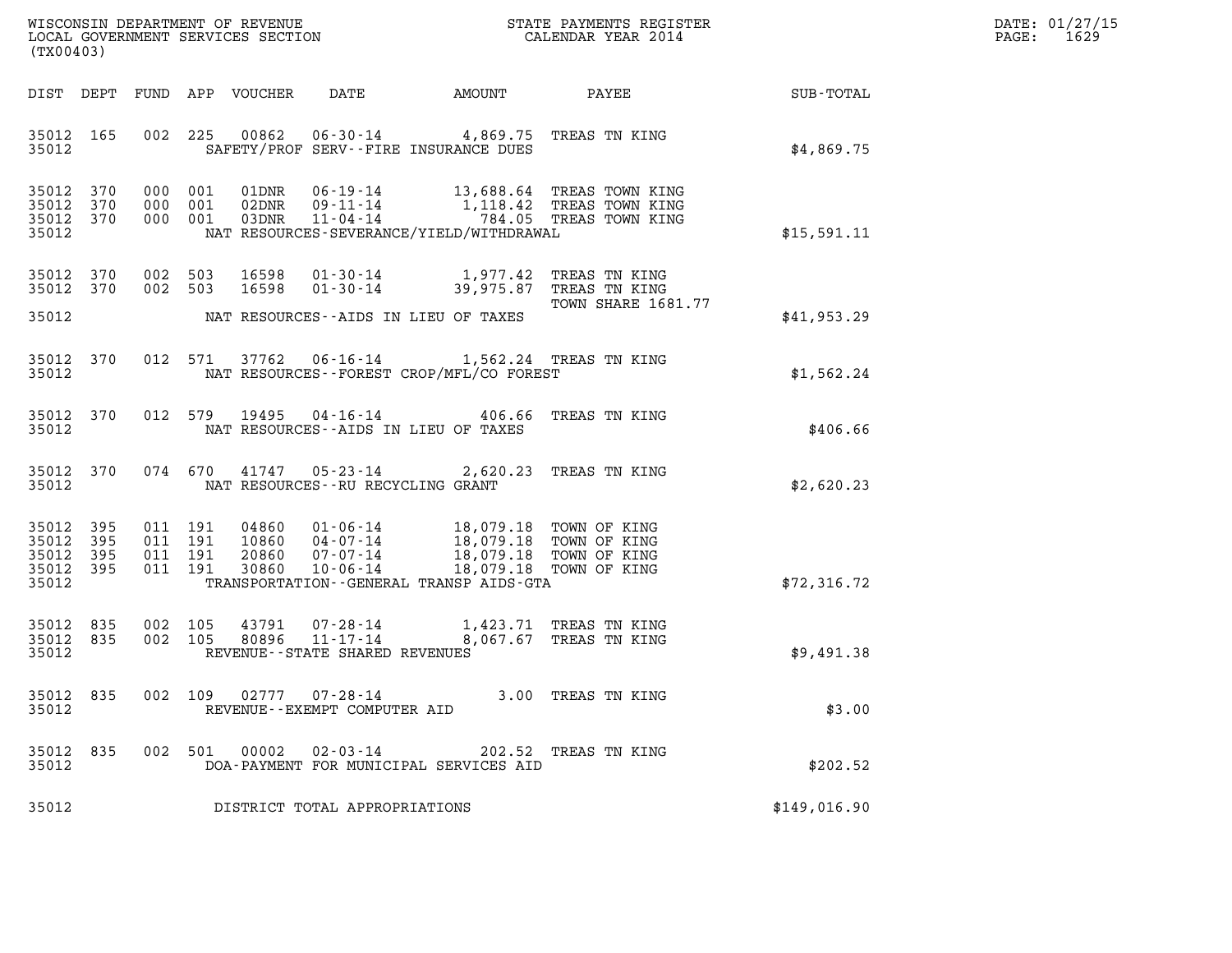| (TX00403)          |                                                                  |                    |                    |       |                                                  |                                            |                                                                                                                                                                                                                                                              |              | DATE: 01/27/15<br>$\mathtt{PAGE}$ :<br>1630 |
|--------------------|------------------------------------------------------------------|--------------------|--------------------|-------|--------------------------------------------------|--------------------------------------------|--------------------------------------------------------------------------------------------------------------------------------------------------------------------------------------------------------------------------------------------------------------|--------------|---------------------------------------------|
|                    |                                                                  |                    |                    |       |                                                  |                                            |                                                                                                                                                                                                                                                              |              |                                             |
| 35014              | 35014 165                                                        |                    |                    |       |                                                  | SAFETY/PROF SERV--FIRE INSURANCE DUES      | 002 225 00863 06-30-14 7,690.97 TREAS TN MERRILL                                                                                                                                                                                                             | \$7,690.97   |                                             |
|                    | 35014 370<br>35014                                               |                    |                    |       |                                                  | NAT RESOURCES-SEVERANCE/YIELD/WITHDRAWAL   | 000 001 01DNR  06-19-14  1,575.82 TREAS TOWN MERRILL                                                                                                                                                                                                         | \$1,575.82   |                                             |
|                    | 35014 370<br>35014 370                                           |                    | 002 503<br>002 503 |       |                                                  | 35014 NAT RESOURCES--AIDS IN LIEU OF TAXES | 16967  02-14-14  8,557.82  TREAS TN MERRILL<br>16967  02-14-14  4,793.73  TREAS TN MERRILL<br>TOWN SHARE 1018.43                                                                                                                                             | \$13,351.55  |                                             |
|                    |                                                                  |                    |                    |       |                                                  |                                            |                                                                                                                                                                                                                                                              |              |                                             |
| 35014              |                                                                  |                    |                    |       |                                                  | NAT RESOURCES--FOREST CROP/MFL/CO FOREST   | 35014 370 012 571 37763 06-16-14 1,306.64 TREAS TN MERRILL<br>35014 370 012 571 37763 06-16-14 499.42 TREAS TN MERRILL                                                                                                                                       | \$1,806.06   |                                             |
|                    | 35014 370 012 579<br>35014 370<br>35014 370<br>35014 370 012 579 | 012 579<br>012 579 |                    |       |                                                  | 35014 NAT RESOURCES--AIDS IN LIEU OF TAXES | 19496  04-16-14  140.80 TREAS TN MERRILL<br>19496  04-16-14  239.16 TREAS TN MERRILL<br>19496  04-16-14  132.99 TREAS TN MERRILL<br>19496  04-16-14  155.96 TREAS TN MERRILL                                                                                 | \$668.91     |                                             |
|                    |                                                                  |                    |                    |       | 35014 NAT RESOURCES--RU RECYCLING GRANT          |                                            | 35014 370 074 670 41748 05-23-14 4,127.24 TREAS TN MERRILL                                                                                                                                                                                                   | \$4,127.24   |                                             |
| 35014 395<br>35014 | 35014 395<br>35014 395<br>35014 395                              |                    |                    |       |                                                  |                                            | 011 191 04861 01-06-14 35,491.50 TOWN OF MERRILL<br>011 191 10861 04-07-14 35,491.50 TOWN OF MERRILL<br>011 191 30861 10-06-14 35,491.50 TOWN OF MERRILL<br>011 191 30861 10-06-14 35,491.52 TOWN OF MERRILL<br>TRANSPORTATION - - GENERAL TRANSP AIDS - GTA | \$141,966.02 |                                             |
|                    | 35014 395<br>35014                                               |                    |                    |       |                                                  | TRANSPORTATION - - LRIP/TRIP/MSIP GRANTS   | 011 278 34098 12-12-14 107,608.00 TREAS TN MERRILL                                                                                                                                                                                                           | \$107,608.00 |                                             |
| 35014              | 35014 835<br>35014 835                                           |                    | 002 105<br>002 105 | 43792 | 80897 11-17-14<br>REVENUE--STATE SHARED REVENUES |                                            | 07-28-14 11,752.56 TREAS TN MERRILL<br>68,143.38 TREAS TN MERRILL                                                                                                                                                                                            | \$79,895.94  |                                             |
| 35014              | 35014 835                                                        |                    |                    |       | REVENUE--EXEMPT COMPUTER AID                     |                                            | 002 109 02778 07-28-14 58.00 TREAS TN MERRILL                                                                                                                                                                                                                | \$58.00      |                                             |
| 35014              | 35014 835                                                        |                    |                    |       |                                                  | DOA-PAYMENT FOR MUNICIPAL SERVICES AID     | 002 501 00002 02-03-14 264.29 TREAS TN MERRILL                                                                                                                                                                                                               | \$264.29     |                                             |
|                    |                                                                  |                    |                    |       | 35014 835 021 363 36192 03-24-14                 |                                            | 7,189.60 TREAS TN MERRILL                                                                                                                                                                                                                                    |              |                                             |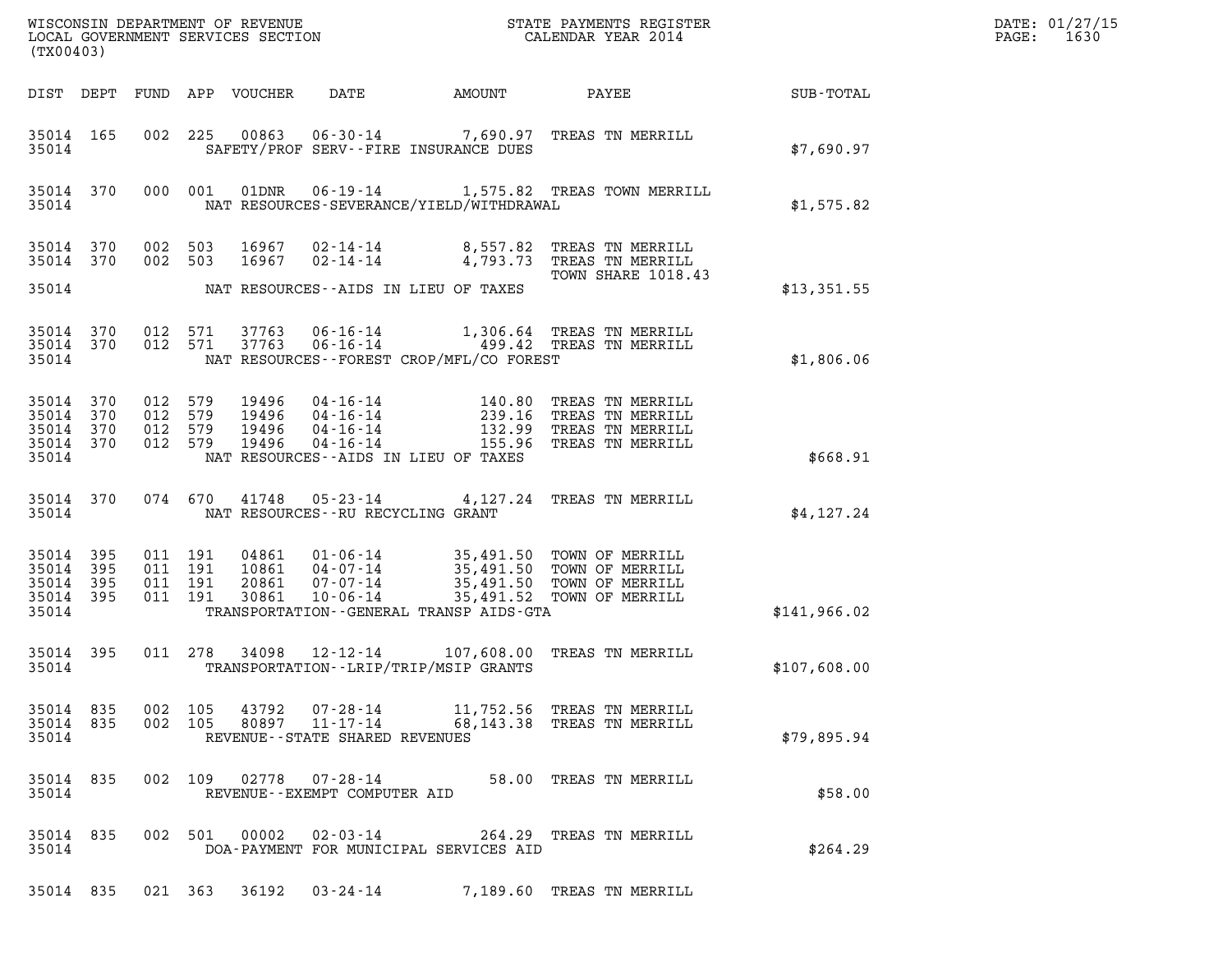| (TX00403) |      |      |     | WISCONSIN DEPARTMENT OF REVENUE<br>LOCAL GOVERNMENT SERVICES SECTION |                               | STATE PAYMENTS REGISTER<br>CALENDAR YEAR 2014 |       |               | $\mathtt{PAGE}$ : | DATE: 01/27/15<br>1631 |
|-----------|------|------|-----|----------------------------------------------------------------------|-------------------------------|-----------------------------------------------|-------|---------------|-------------------|------------------------|
| DIST      | DEPT | FUND | APP | VOUCHER                                                              | DATE                          | AMOUNT                                        | PAYEE | SUB-TOTAL     |                   |                        |
| 35014     |      |      |     |                                                                      | REVENUE--LOTTERY CREDIT -     |                                               |       | \$7,189.60    |                   |                        |
| 35014     |      |      |     |                                                                      | DISTRICT TOTAL APPROPRIATIONS |                                               |       | \$366, 202.40 |                   |                        |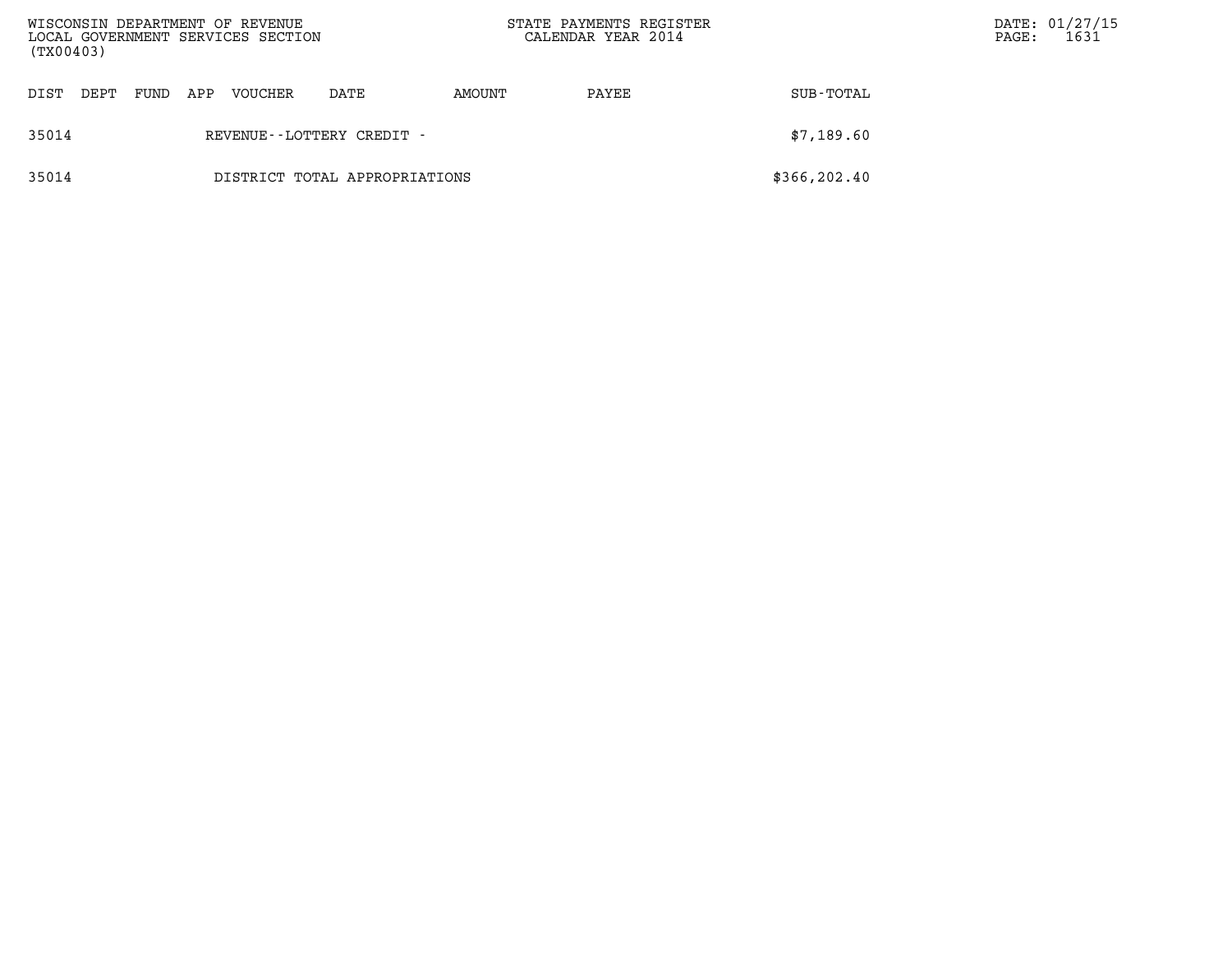| DATE: | 01/27/15 |
|-------|----------|
| PAGE: | 1632     |

| (TX00403)                       |                        |                                          |  |  |                                                     |                                                |                                                                                                                                                                                                                                                                                        |              | DATE: 01/27/15<br>PAGE: 1632 |
|---------------------------------|------------------------|------------------------------------------|--|--|-----------------------------------------------------|------------------------------------------------|----------------------------------------------------------------------------------------------------------------------------------------------------------------------------------------------------------------------------------------------------------------------------------------|--------------|------------------------------|
|                                 |                        |                                          |  |  |                                                     |                                                | DIST DEPT FUND APP VOUCHER DATE AMOUNT PAYEE SUB-TOTAL                                                                                                                                                                                                                                 |              |                              |
| 35016                           |                        |                                          |  |  |                                                     | SAFETY/PROF SERV--FIRE INSURANCE DUES          | 35016 165 002 225 00864 06-30-14 4,923.66 TREAS TN PINE RIVER                                                                                                                                                                                                                          | \$4,923.66   |                              |
| 35016                           |                        |                                          |  |  |                                                     | NAT RESOURCES-SEVERANCE/YIELD/WITHDRAWAL       | 35016 370 000 001 01DNR 06-19-14 2,864.32 TREAS TOWN PINE RIVER<br>35016 370 000 001 02DNR 09-11-14 354.85 TREAS TOWN PINE RIVER                                                                                                                                                       | \$3,219.17   |                              |
| 35016                           |                        |                                          |  |  |                                                     | NAT RESOURCES--AIDS IN LIEU OF TAXES           | 35016 370 002 503 16599 01-30-14 85.88 TREAS TN PINE RIVER<br>TOWN SHARE 10.89                                                                                                                                                                                                         | \$85.88      |                              |
| 35016                           |                        |                                          |  |  |                                                     | NAT RESOURCES - - FOREST CROP/MFL/CO FOREST    | 35016 370 012 571 37764 06-16-14 1,850.95 TREAS TN PINE RIVER                                                                                                                                                                                                                          | \$1,850.95   |                              |
|                                 |                        |                                          |  |  | 35016 NAT RESOURCES--RU RECYCLING GRANT             |                                                | 35016 370 074 670 41749 05-23-14 2,652.72 TREAS TN PINE RIVER                                                                                                                                                                                                                          | \$2,652.72   |                              |
| 35016 395<br>35016 395<br>35016 | 35016 395<br>35016 395 | 011 191<br>011 191<br>011 191<br>011 191 |  |  |                                                     | TRANSPORTATION - - GENERAL TRANSP AIDS-GTA     | $\begin{tabular}{c c c c c c c c c c} \hline 04862 & 01-06-14 & 34,327.15 & TOWN OF PINE RIVER \\ 10862 & 04-07-14 & 34,327.15 & TOWN OF PINE RIVER \\ 20862 & 07-07-14 & 34,327.15 & TOWN OF PINE RIVER \\ 30862 & 10-06-14 & 34,327.17 & TOWN OF PINE RIVER \\ \hline \end{tabular}$ | \$137,308.62 |                              |
|                                 |                        |                                          |  |  |                                                     | 35016 TRANSPORTATION - - LRIP/TRIP/MSIP GRANTS | 35016 395 011 278 26331 10-01-14 13,410.54 TREAS TN PINE RIVER                                                                                                                                                                                                                         | \$13,410.54  |                              |
| 35016                           | 35016 835              | 002 105                                  |  |  | REVENUE - - STATE SHARED REVENUES                   |                                                | 43793  07-28-14  12,260.50 TREAS TN PINE RIVER<br>35016 835 002 105 80898 11-17-14 67,324.02 TREAS TN PINE RIVER                                                                                                                                                                       | \$79,584.52  |                              |
| 35016                           |                        |                                          |  |  | REVENUE - - EXEMPT COMPUTER AID                     |                                                | 35016 835 002 109 02779 07-28-14 7.00 TREAS TN PINE RIVER                                                                                                                                                                                                                              | \$7.00       |                              |
| 35016<br>35016                  | 835                    |                                          |  |  | 021 363 36193 03-24-14<br>REVENUE--LOTTERY CREDIT - |                                                | 2,425.40 TREAS TN PINE RIVER                                                                                                                                                                                                                                                           | \$2,425.40   |                              |
| 35016                           |                        |                                          |  |  | DISTRICT TOTAL APPROPRIATIONS                       |                                                |                                                                                                                                                                                                                                                                                        | \$245,468.46 |                              |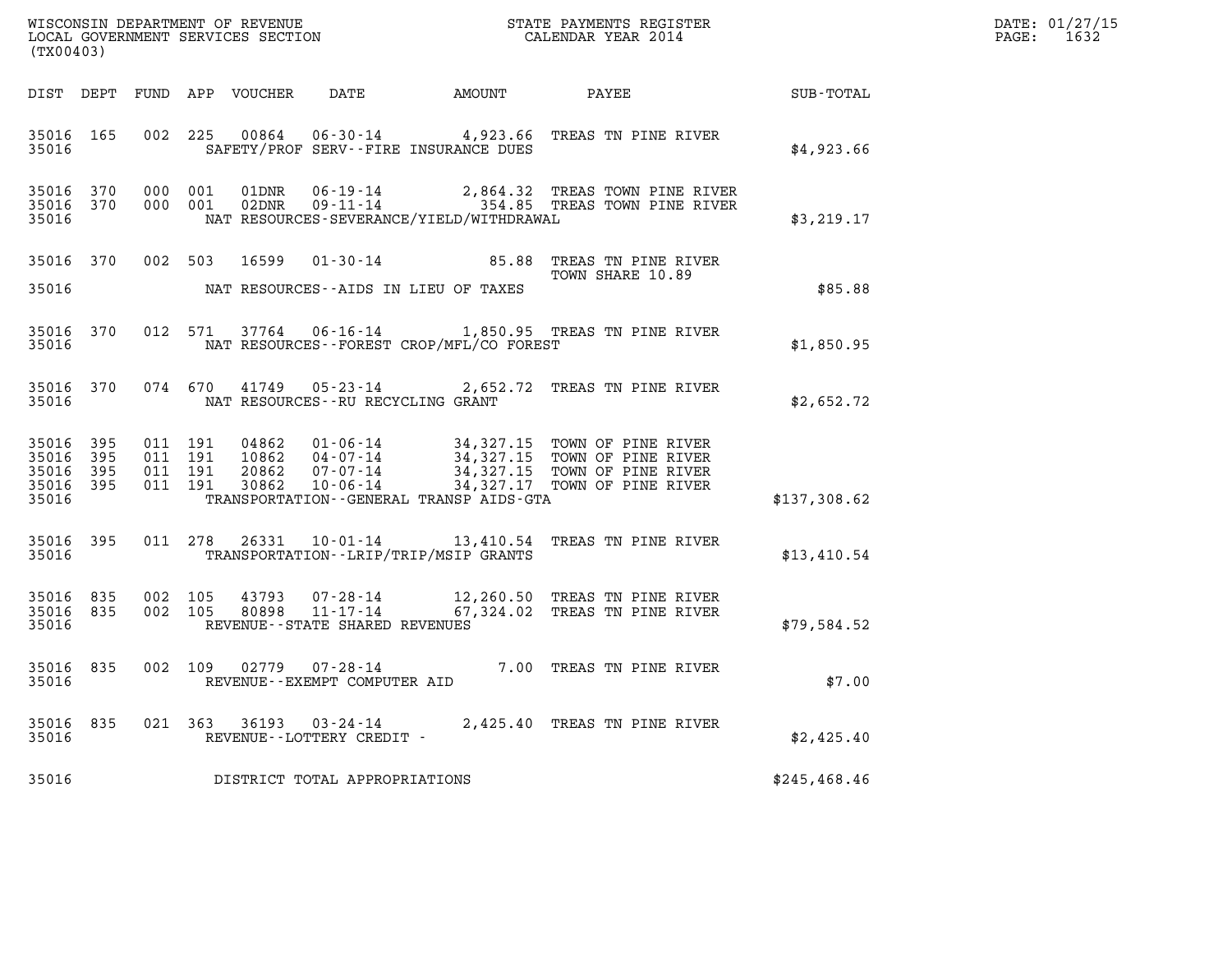| WISCONSIN DEPARTMENT OF REVENUE   | STATE PAYMENTS REGISTER | DATE: 01/27/15 |
|-----------------------------------|-------------------------|----------------|
| LOCAL GOVERNMENT SERVICES SECTION | CALENDAR YEAR 2014      | 1633<br>PAGE:  |

|                                           | WISCONSIN DEPARTMENT OF REVENUE<br>STATE PAYMENTS REGISTER<br>LOCAL GOVERNMENT SERVICES SECTION<br>CALENDAR YEAR 2014<br>(TX00403) |                          |                          |                                  |                                                                       |                                                      |                                                                                                                    |              |
|-------------------------------------------|------------------------------------------------------------------------------------------------------------------------------------|--------------------------|--------------------------|----------------------------------|-----------------------------------------------------------------------|------------------------------------------------------|--------------------------------------------------------------------------------------------------------------------|--------------|
| DIST                                      | DEPT                                                                                                                               | FUND                     | APP                      | VOUCHER                          | DATE                                                                  | AMOUNT                                               | PAYEE                                                                                                              | SUB-TOTAL    |
| 35018<br>35018                            | 165                                                                                                                                | 002                      | 225                      | 00865                            |                                                                       | SAFETY/PROF SERV--FIRE INSURANCE DUES                | 06-30-14 2,228.23 TREAS TN ROCK FALLS                                                                              | \$2,228.23   |
| 35018<br>35018<br>35018                   | 370<br>370                                                                                                                         | 000<br>000               | 001<br>001               | 01DNR<br>03DNR                   | 06-19-14<br>$11 - 04 - 14$                                            | NAT RESOURCES-SEVERANCE/YIELD/WITHDRAWAL             | 2,578.41 TREAS TOWN ROCK FALLS<br>2,465.25 TREAS TOWN ROCK FALLS                                                   | \$5,043.66   |
| 35018<br>35018<br>35018                   | 370<br>370<br>370                                                                                                                  | 002<br>002<br>002        | 503<br>503<br>503        | 16968<br>16968<br>16968          | $02 - 14 - 14$<br>$02 - 14 - 14$<br>$02 - 14 - 14$                    | 70, 246.52<br>4,380.27                               | 2,185.85 TREAS TN ROCK FALLS<br>TREAS TN ROCK FALLS<br>TREAS TN ROCK FALLS<br>TOWN SHARE 4849.08                   |              |
| 35018                                     |                                                                                                                                    |                          |                          |                                  |                                                                       | NAT RESOURCES--AIDS IN LIEU OF TAXES                 |                                                                                                                    | \$76,812.64  |
| 35018<br>35018                            | 370                                                                                                                                | 012                      | 571                      | 37765                            | $06 - 16 - 14$                                                        | NAT RESOURCES - - FOREST CROP/MFL/CO FOREST          | 2,220.35 TREAS TN ROCK FALLS                                                                                       | \$2,220.35   |
| 35018<br>35018                            | 370                                                                                                                                | 074                      | 670                      | 41750                            | $05 - 23 - 14$<br>NAT RESOURCES - - RU RECYCLING GRANT                | 1,099.75                                             | TREAS TN ROCK FALLS                                                                                                | \$1,099.75   |
| 35018<br>35018<br>35018<br>35018<br>35018 | 395<br>395<br>395<br>395                                                                                                           | 011<br>011<br>011<br>011 | 191<br>191<br>191<br>191 | 04863<br>10863<br>20863<br>30863 | $01 - 06 - 14$<br>$04 - 07 - 14$<br>$07 - 07 - 14$<br>$10 - 06 - 14$  | 19,836.29<br>TRANSPORTATION--GENERAL TRANSP AIDS-GTA | 19,836.29 TOWN OF ROCK FALLS<br>19,836.29 TOWN OF ROCK FALLS<br>19,836.29 TOWN OF ROCK FALLS<br>TOWN OF ROCK FALLS | \$79,345.16  |
| 35018<br>35018<br>35018                   | 835<br>835                                                                                                                         | 002<br>002               | 105<br>105               | 43794<br>80899                   | $07 - 28 - 14$<br>$11 - 17 - 14$<br>REVENUE - - STATE SHARED REVENUES | 9,310.05                                             | 1,704.90 TREAS TN ROCK FALLS<br>TREAS TN ROCK FALLS                                                                | \$11,014.95  |
| 35018<br>35018                            | 835                                                                                                                                | 002                      | 109                      | 02780                            | $07 - 28 - 14$<br>REVENUE--EXEMPT COMPUTER AID                        |                                                      | 1.00 TREAS TN ROCK FALLS                                                                                           | \$1.00       |
| 35018                                     |                                                                                                                                    |                          |                          |                                  | DISTRICT TOTAL APPROPRIATIONS                                         |                                                      |                                                                                                                    | \$177,765.74 |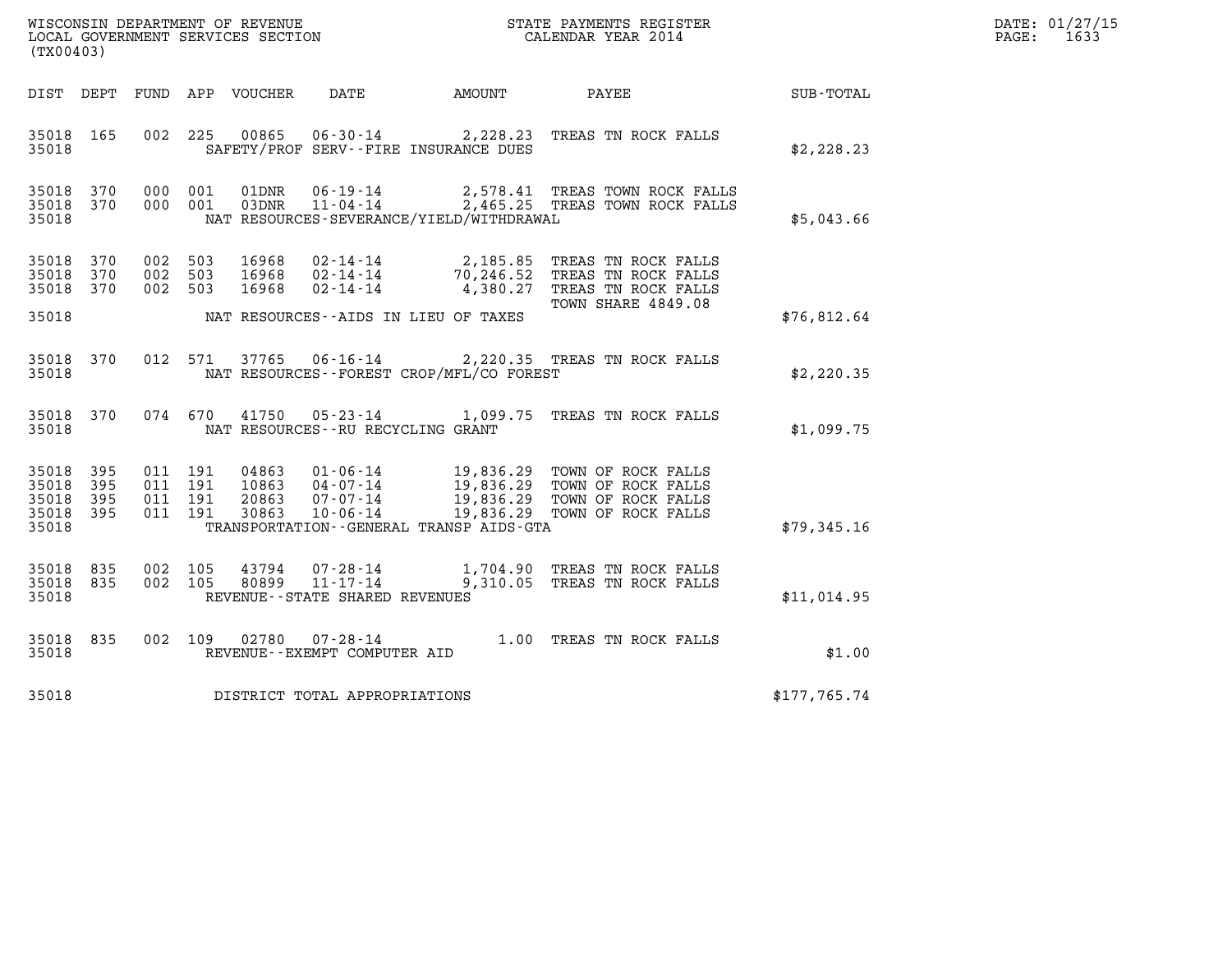| DATE: | 01/27/15 |
|-------|----------|
| PAGE: | 1634     |

| %WISCONSIN DEPARTMENT OF REVENUE $$\tt STATE$ PAYMENTS REGISTER LOCAL GOVERNMENT SERVICES SECTION $$\tt CALENDAR$ YEAR 2014<br>(TX00403) |                        |                                          |  |                                 |                                                |                                          |                                                                                                                                                                                          |              | DATE: 01/27/15<br>1634<br>$\mathtt{PAGE:}$ |
|------------------------------------------------------------------------------------------------------------------------------------------|------------------------|------------------------------------------|--|---------------------------------|------------------------------------------------|------------------------------------------|------------------------------------------------------------------------------------------------------------------------------------------------------------------------------------------|--------------|--------------------------------------------|
|                                                                                                                                          |                        |                                          |  | DIST DEPT FUND APP VOUCHER DATE |                                                |                                          | AMOUNT PAYEE                                                                                                                                                                             | SUB-TOTAL    |                                            |
| 35020                                                                                                                                    | 35020 165              |                                          |  |                                 |                                                | SAFETY/PROF SERV--FIRE INSURANCE DUES    | 002 225 00866 06-30-14 1,689.14 TREAS TN RUSSELL                                                                                                                                         | \$1,689.14   |                                            |
| 35020                                                                                                                                    | 35020 370              | 35020 370 000 001<br>000 001             |  |                                 |                                                | NAT RESOURCES-SEVERANCE/YIELD/WITHDRAWAL |                                                                                                                                                                                          | \$2,081.28   |                                            |
| 35020                                                                                                                                    |                        |                                          |  |                                 |                                                | NAT RESOURCES--AIDS IN LIEU OF TAXES     | 35020 370 002 503 16969 02-14-14 13,247.85 TREAS TN RUSSELL<br><b>TOWN SHARE 1167.22</b>                                                                                                 | \$13, 247.85 |                                            |
| 35020                                                                                                                                    | 35020 370              | 35020 370 012 571<br>012 571             |  |                                 |                                                | NAT RESOURCES--FOREST CROP/MFL/CO FOREST | 37766  06-16-14   1,209.22  TREAS TN RUSSELL<br>37766  06-16-14   747.31  TREAS TN RUSSELL                                                                                               | \$1,956.53   |                                            |
| 35020                                                                                                                                    | 35020 370<br>35020 370 |                                          |  |                                 |                                                | NAT RESOURCES--AIDS IN LIEU OF TAXES     | 012 579 19497 04-16-14 106.59 TREAS TN RUSSELL 012 579 19497 04-16-14 440.77 TREAS TN RUSSELL                                                                                            | \$547.36     |                                            |
| 35020                                                                                                                                    |                        |                                          |  |                                 | NAT RESOURCES--RU RECYCLING GRANT              |                                          | 35020 370 074 670 41751 05-23-14 1,285.95 TREAS TN RUSSELL                                                                                                                               | \$1,285.95   |                                            |
| 35020 395<br>35020<br>35020 395<br>35020 395<br>35020                                                                                    | 395                    | 011 191<br>011 191<br>011 191<br>011 191 |  |                                 |                                                | TRANSPORTATION--GENERAL TRANSP AIDS-GTA  | 04864  01-06-14  21,683.37  TOWN OF RUSSELL<br>10864  04-07-14  21,683.37  TOWN OF RUSSELL<br>20864  07-07-14  21,683.37  TOWN OF RUSSELL<br>30864  10-06-14  21,683.38  TOWN OF RUSSELL | \$86,733.49  |                                            |
| 35020 835<br>35020 835<br>35020                                                                                                          |                        | 002 105<br>002 105                       |  | 80900                           | REVENUE - - STATE SHARED REVENUES              |                                          | 43795  07-28-14  6,914.03  TREAS TN RUSSELL<br>80900  11-17-14  39,179.53  TREAS TN RUSSELL                                                                                              | \$46,093.56  |                                            |
| 35020 835<br>35020                                                                                                                       |                        |                                          |  | 002 109 02781                   | $07 - 28 - 14$<br>REVENUE--EXEMPT COMPUTER AID |                                          | 15.00 TREAS TN RUSSELL                                                                                                                                                                   | \$15.00      |                                            |
| 35020 835<br>35020                                                                                                                       |                        |                                          |  | 002 501 00002                   | 02-03-14                                       | DOA-PAYMENT FOR MUNICIPAL SERVICES AID   | 69.13 TREAS TN RUSSELL                                                                                                                                                                   | \$69.13      |                                            |
| 35020                                                                                                                                    |                        |                                          |  |                                 | DISTRICT TOTAL APPROPRIATIONS                  |                                          |                                                                                                                                                                                          | \$153,719.29 |                                            |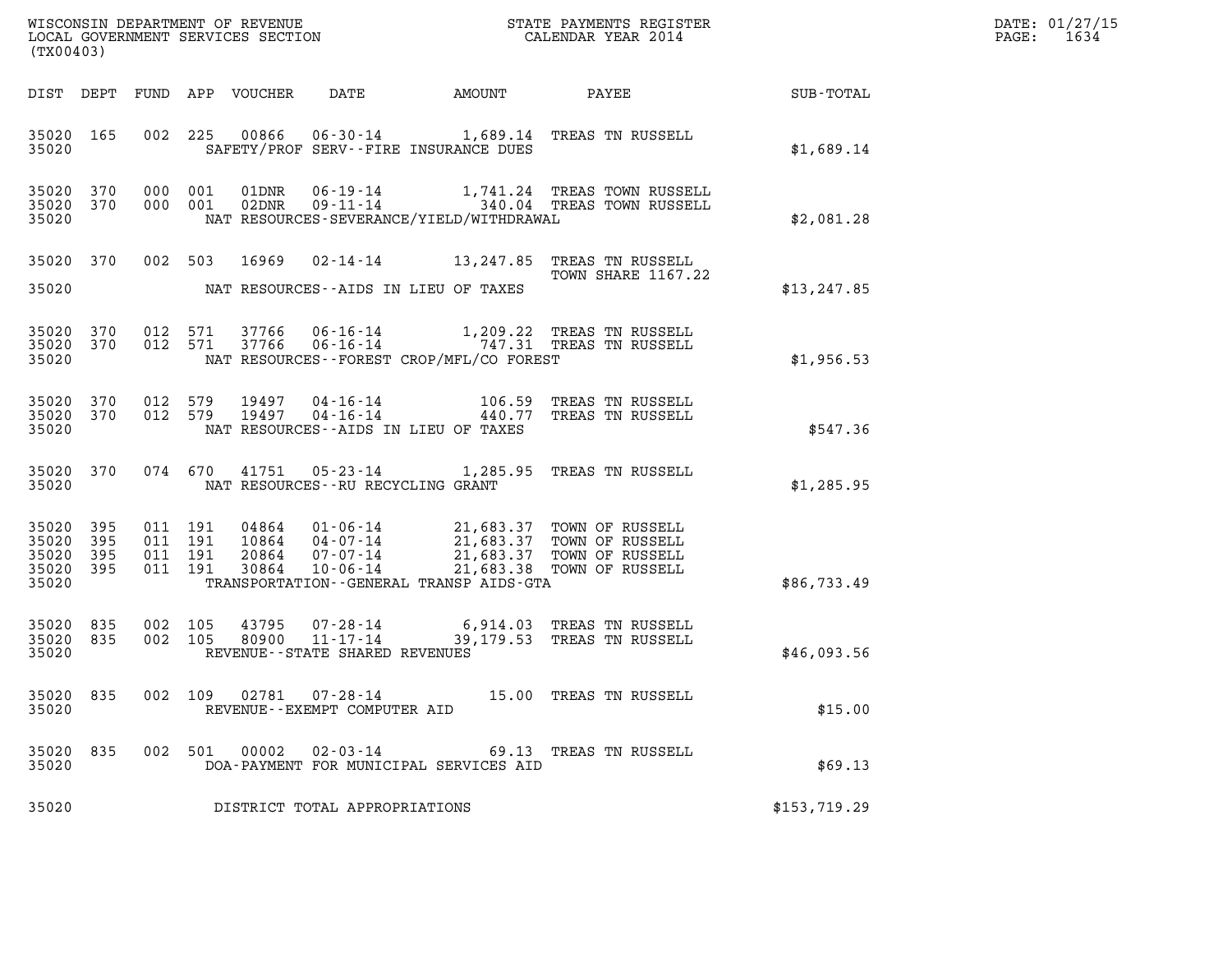| (TX00403)                                 |                          |                                          |                                  |                                                        |                                               | ${\tt WISCONSIM\ DEPARTMENT\ OF\ REVENUE}\hbox{\tt REVIEW\hbox{\tt STATE\ PAYMENTS\ REGISTER}\hbox{\tt SCOLGOL\ GOVERNMENT\ SERVICES\ SECTION}\hbox{\tt SECTION}\hbox{\tt CALENDAR\ YEAR\ 2014}$ |              | DATE: 01/27/15<br>$\mathtt{PAGE:}$<br>1635 |
|-------------------------------------------|--------------------------|------------------------------------------|----------------------------------|--------------------------------------------------------|-----------------------------------------------|--------------------------------------------------------------------------------------------------------------------------------------------------------------------------------------------------|--------------|--------------------------------------------|
| DIST DEPT                                 |                          |                                          | FUND APP VOUCHER                 | DATE                                                   | AMOUNT                                        | PAYEE                                                                                                                                                                                            | SUB-TOTAL    |                                            |
| 35022 165<br>35022                        |                          |                                          | 002 225                          |                                                        | SAFETY/PROF SERV--FIRE INSURANCE DUES         | 00867  06-30-14  2,138.38  TREAS TN SCHLEY                                                                                                                                                       | \$2,138.38   |                                            |
| 35022 370<br>35022                        |                          | 002 503                                  | 16600                            | 01-30-14                                               | 28.89<br>NAT RESOURCES--AIDS IN LIEU OF TAXES | TREAS TN SCHLEY<br>TOWN SHARE 1.46                                                                                                                                                               | \$28.89      |                                            |
| 35022 370<br>35022 370<br>35022           |                          | 012 571                                  | 012 571<br>37767                 | 37767 06-16-14<br>$06 - 16 - 14$                       | NAT RESOURCES--FOREST CROP/MFL/CO FOREST      | 1,313.12 TREAS TN SCHLEY<br>84.00 TREAS TN SCHLEY                                                                                                                                                | \$1,397.12   |                                            |
| 35022 370<br>35022                        |                          |                                          | 012 579<br>19498                 |                                                        | NAT RESOURCES--AIDS IN LIEU OF TAXES          | 04-16-14 38.41 TREAS TN SCHLEY                                                                                                                                                                   | \$38.41      |                                            |
| 35022 370<br>35022                        |                          |                                          | 074 670<br>41752                 | NAT RESOURCES - - RU RECYCLING GRANT                   |                                               | 05-23-14 2,318.36 TREAS TN SCHLEY                                                                                                                                                                | \$2,318.36   |                                            |
| 35022<br>35022<br>35022<br>35022<br>35022 | 395<br>395<br>395<br>395 | 011 191<br>011 191<br>011 191<br>011 191 | 04865<br>10865<br>20865<br>30865 | 07-07-14<br>10-06-14                                   | TRANSPORTATION - - GENERAL TRANSP AIDS - GTA  | 01-06-14 28,457.77 TOWN OF SCHLEY<br>04-07-14 28,457.77 TOWN OF SCHLEY<br>28,457.77 TOWN OF SCHLEY<br>28,457.78 TOWN OF SCHLEY                                                                   | \$113,831.09 |                                            |
| 35022 835<br>35022<br>35022               | 835                      | 002 105<br>002 105                       | 43796<br>80901                   | 07-28-14<br>11-17-14<br>REVENUE--STATE SHARED REVENUES |                                               | 3,247.97 TREAS TN SCHLEY<br>22,366.19 TREAS TN SCHLEY                                                                                                                                            | \$25,614.16  |                                            |
| 35022 835<br>35022                        |                          |                                          | 002 109<br>02782                 | REVENUE--EXEMPT COMPUTER AID                           |                                               |                                                                                                                                                                                                  | \$11.00      |                                            |
| 35022                                     |                          |                                          | DISTRICT TOTAL APPROPRIATIONS    |                                                        |                                               |                                                                                                                                                                                                  | \$145,377.41 |                                            |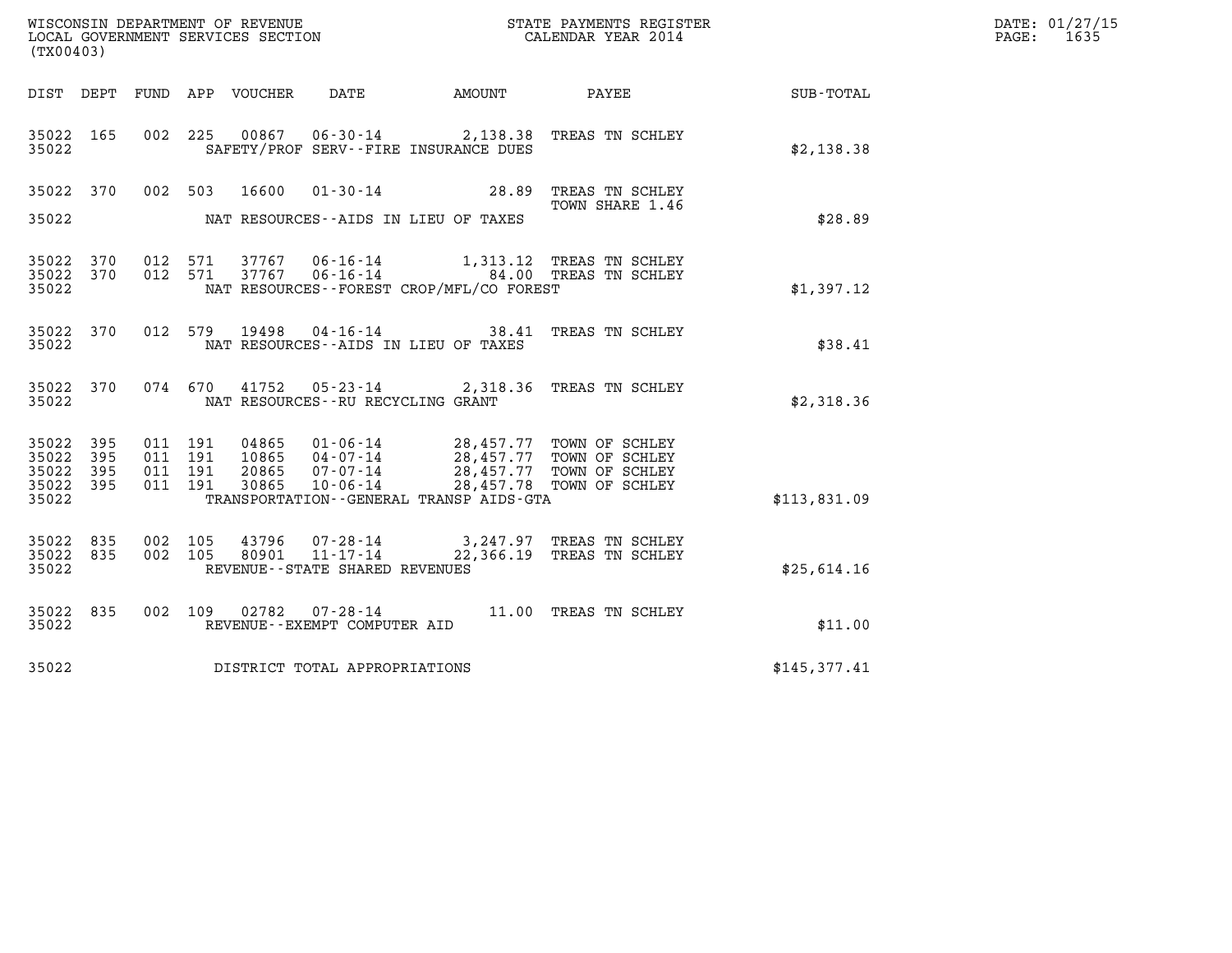| (TX00403)                                                       |                                          | WISCONSIN DEPARTMENT OF REVENUE<br>LOCAL GOVERNMENT SERVICES SECTION |                                               |                                                                                                                                                                            | STATE PAYMENTS REGISTER<br>CALENDAR YEAR 2014                      |               | DATE: 01/27/15<br>$\mathtt{PAGE:}$<br>1636 |
|-----------------------------------------------------------------|------------------------------------------|----------------------------------------------------------------------|-----------------------------------------------|----------------------------------------------------------------------------------------------------------------------------------------------------------------------------|--------------------------------------------------------------------|---------------|--------------------------------------------|
|                                                                 |                                          | DIST DEPT FUND APP VOUCHER DATE                                      |                                               | <b>AMOUNT</b>                                                                                                                                                              | PAYEE                                                              | SUB-TOTAL     |                                            |
| 35024 165<br>35024                                              |                                          |                                                                      |                                               | SAFETY/PROF SERV--FIRE INSURANCE DUES                                                                                                                                      | 002 225 00868 06-30-14 3,737.67 TREAS TN SCOTT                     | \$3,737.67    |                                            |
| 35024 370<br>35024                                              |                                          | 000 001                                                              |                                               | NAT RESOURCES-SEVERANCE/YIELD/WITHDRAWAL                                                                                                                                   | 01DNR  06-19-14  71.25 TREAS TOWN SCOTT                            | \$71.25       |                                            |
| 35024 370<br>35024                                              | 012 571                                  |                                                                      |                                               | NAT RESOURCES--FOREST CROP/MFL/CO FOREST                                                                                                                                   | 37768  06-16-14  266.08  TREAS TN SCOTT                            | \$266.08      |                                            |
| 35024 370<br>35024                                              |                                          |                                                                      | NAT RESOURCES -- RU RECYCLING GRANT           |                                                                                                                                                                            | 074 670 41753 05-23-14 2,194.75 TREAS TN SCOTT                     | \$2,194.75    |                                            |
| 35024 395<br>35024<br>395<br>35024<br>395<br>35024 395<br>35024 | 011 191<br>011 191<br>011 191<br>011 191 | 30866                                                                | $10 - 06 - 14$                                | 04866  01-06-14  27,658.50  TOWN OF SCOTT<br>10866  04-07-14  27,658.50 TOWN OF SCOTT<br>20866 07-07-14 27,658.50 TOWN OF SCOTT<br>TRANSPORTATION--GENERAL TRANSP AIDS-GTA | 27,658.52 TOWN OF SCOTT                                            | \$110,634.02  |                                            |
| 35024 835<br>35024<br>835<br>35024                              | 002 105<br>002 105                       | 80902                                                                | 11-17-14<br>REVENUE - - STATE SHARED REVENUES |                                                                                                                                                                            | 43797 07-28-14 6,647.66 TREAS TN SCOTT<br>37,670.04 TREAS TN SCOTT | \$44,317.70   |                                            |
| 35024 835<br>35024                                              |                                          |                                                                      | REVENUE--EXEMPT COMPUTER AID                  |                                                                                                                                                                            | 002 109 02783 07-28-14 925.00 TREAS TN SCOTT                       | \$925.00      |                                            |
| 35024                                                           |                                          | DISTRICT TOTAL APPROPRIATIONS                                        |                                               |                                                                                                                                                                            |                                                                    | \$162, 146.47 |                                            |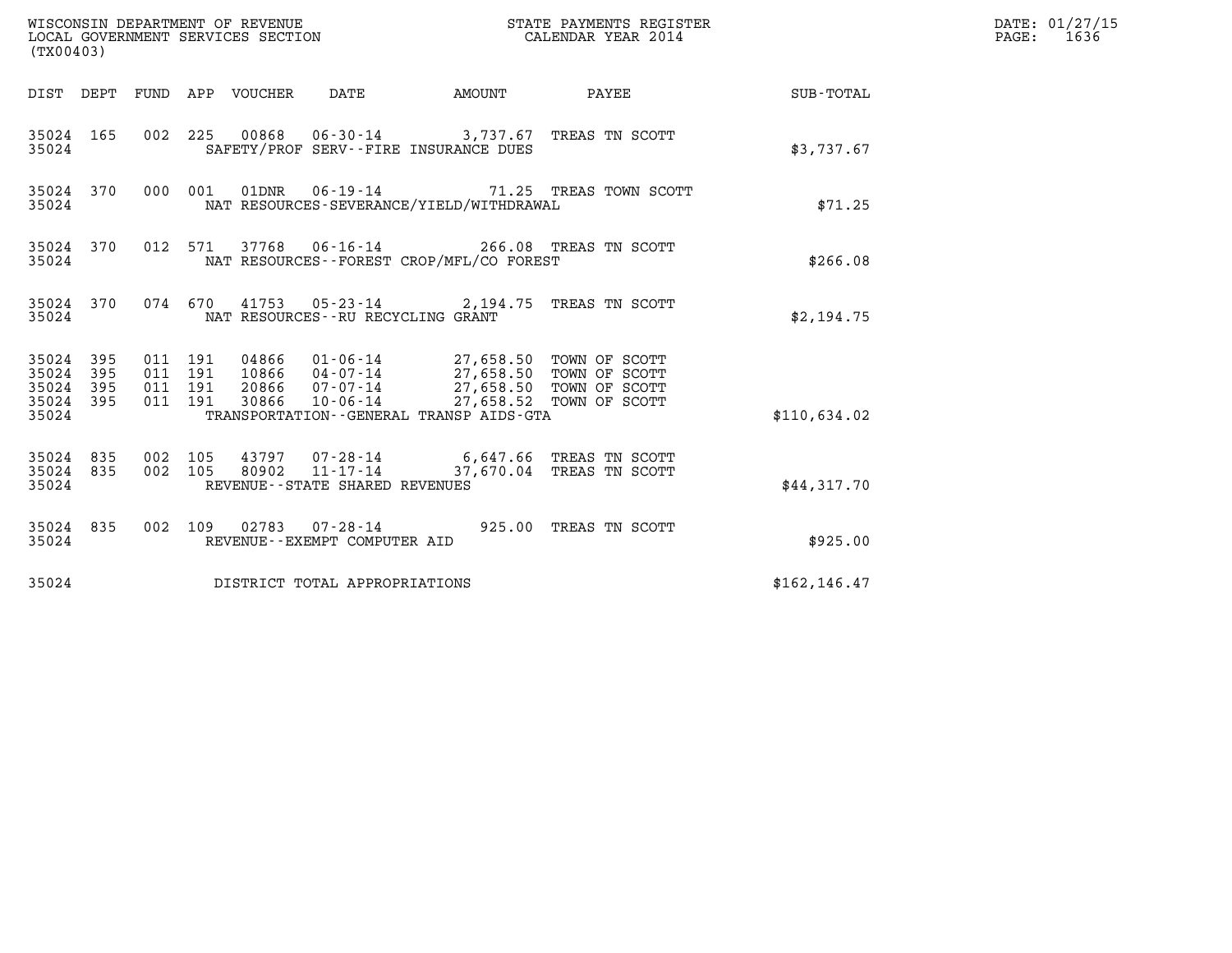| (TX00403)                                     |                   |                                          |       |                                   |                                              |                                                                                                                                                                                     |             | DATE: 01/27/15<br>PAGE: 1637 |
|-----------------------------------------------|-------------------|------------------------------------------|-------|-----------------------------------|----------------------------------------------|-------------------------------------------------------------------------------------------------------------------------------------------------------------------------------------|-------------|------------------------------|
|                                               |                   |                                          |       |                                   |                                              | DIST DEPT FUND APP VOUCHER DATE AMOUNT PAYEE TO SUB-TOTAL                                                                                                                           |             |                              |
| 35026 165<br>35026                            |                   |                                          |       |                                   | SAFETY/PROF SERV--FIRE INSURANCE DUES        | 002 225 00869 06-30-14 1,455.53 TREAS TN SKANAWAN                                                                                                                                   | \$1,455.53  |                              |
| 35026                                         |                   |                                          |       |                                   | NAT RESOURCES-SEVERANCE/YIELD/WITHDRAWAL     | 35026 370 000 001 01DNR 06-19-14 1,338.95 TREAS TOWN SKANAWAN                                                                                                                       | \$1,338.95  |                              |
| 35026 370 012 571<br>35026 370<br>35026       |                   | 012 571                                  |       |                                   | NAT RESOURCES--FOREST CROP/MFL/CO FOREST     |                                                                                                                                                                                     | \$2,487.53  |                              |
| 35026                                         |                   |                                          |       | NAT RESOURCES--RU RECYCLING GRANT |                                              | 35026 370 074 670 41754 05-23-14 724.19 TREAS TN SKANAWAN                                                                                                                           | \$724.19    |                              |
| 35026 395<br>35026<br>35026<br>35026<br>35026 | 395<br>395<br>395 | 011 191<br>011 191<br>011 191<br>011 191 | 30867 | $10 - 06 - 14$                    | TRANSPORTATION - - GENERAL TRANSP AIDS - GTA | 04867   01-06-14   12,580.27   TOWN OF SKANAWAN<br>10867   04-07-14   12,580.27   TOWN OF SKANAWAN<br>20867   07-07-14   12,580.27   TOWN OF SKANAWAN<br>12,580.28 TOWN OF SKANAWAN | \$50,321.09 |                              |
| 35026 835<br>35026 835<br>35026               |                   | 002 105<br>002 105                       |       | REVENUE - - STATE SHARED REVENUES |                                              | 43798   07-28-14   832.29 TREAS TN SKANAWAN<br>80903   11-17-14   4,716.30 TREAS TN SKANAWAN                                                                                        | \$5,548.59  |                              |
| 35026 835<br>35026                            |                   |                                          |       | REVENUE--EXEMPT COMPUTER AID      |                                              | 002 109 02784 07-28-14 3.00 TREAS TN SKANAWAN                                                                                                                                       | \$3.00      |                              |
| 35026                                         |                   |                                          |       | DISTRICT TOTAL APPROPRIATIONS     |                                              |                                                                                                                                                                                     | \$61,878.88 |                              |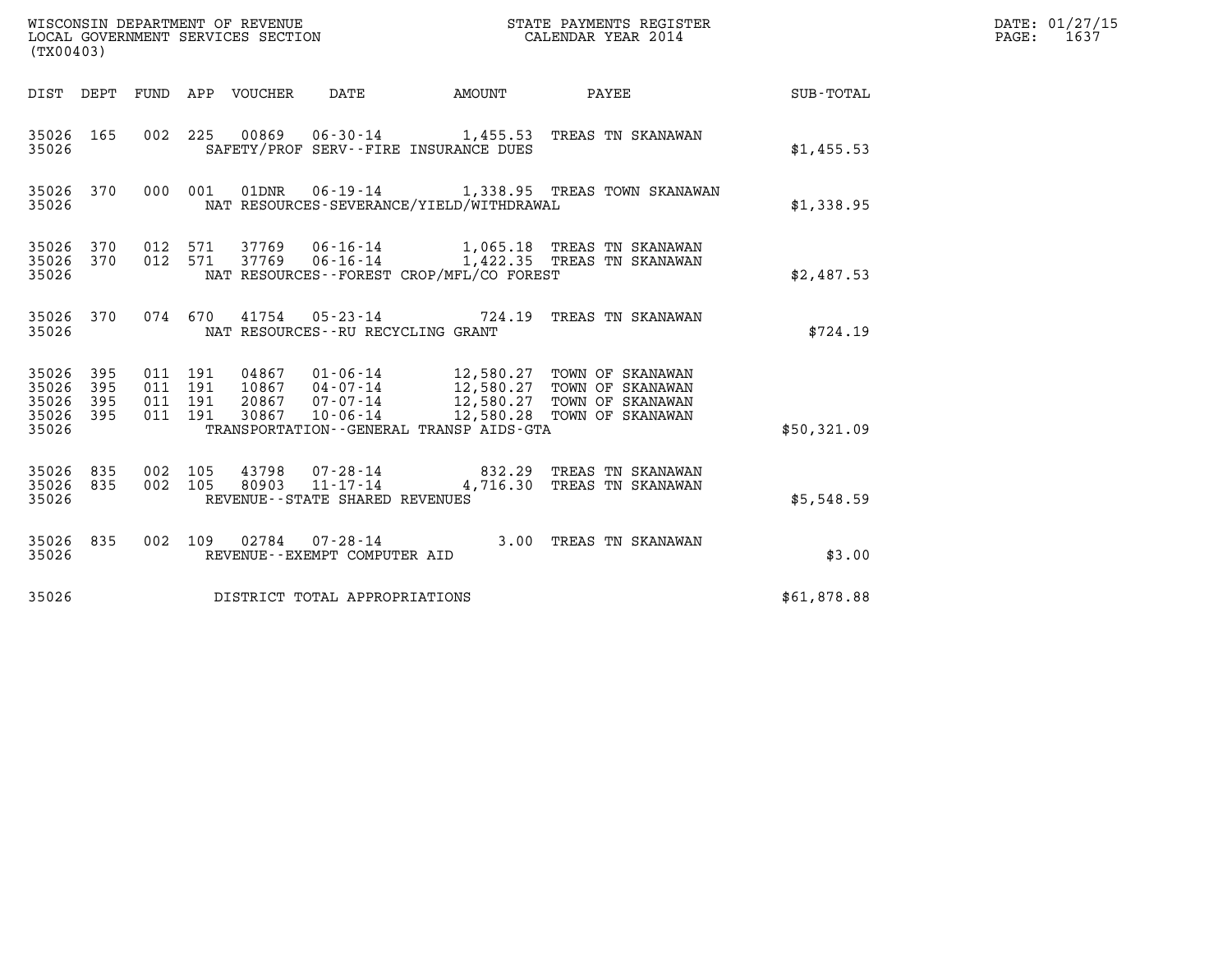| WISCONSIN DEPARTMENT OF REVENUE<br>LOCAL GOVERNMENT SERVICES SECTION<br>(TX00403)                 |                                                                                                                                                                                 | STATE PAYMENTS REGISTER<br>CALENDAR YEAR 2014                                                    |             | DATE: 01/27/15<br>$\mathtt{PAGE:}$<br>1638 |
|---------------------------------------------------------------------------------------------------|---------------------------------------------------------------------------------------------------------------------------------------------------------------------------------|--------------------------------------------------------------------------------------------------|-------------|--------------------------------------------|
| DIST<br>DEPT<br>FUND                                                                              | VOUCHER<br>APP<br>DATE                                                                                                                                                          | AMOUNT<br>PAYEE                                                                                  | SUB-TOTAL   |                                            |
| 35028<br>165<br>002<br>35028                                                                      | 225<br>00870<br>$06 - 30 - 14$<br>SAFETY/PROF SERV--FIRE INSURANCE DUES                                                                                                         | 449.24<br>TREAS TN SOMO                                                                          | \$449.24    |                                            |
| 35028<br>370<br>012<br>35028<br>370<br>012<br>35028                                               | 37770<br>06-16-14<br>571<br>571<br>37770<br>06-16-14<br>NAT RESOURCES--FOREST CROP/MFL/CO FOREST                                                                                | 3,989.93 TREAS TN SOMO<br>474.45<br>TREAS TN SOMO                                                | \$4,464.38  |                                            |
| 35028<br>395<br>011<br>35028<br>395<br>011<br>35028<br>395<br>011<br>35028<br>395<br>011<br>35028 | 191<br>04868<br>01-06-14<br>191<br>10868<br>11,045.44<br>04-07-14<br>191<br>20868<br>07-07-14<br>191<br>30868<br>$10 - 06 - 14$<br>TRANSPORTATION - - GENERAL TRANSP AIDS - GTA | 11,045.44<br>TOWN OF SOMO<br>TOWN OF SOMO<br>11,045.44 TOWN OF SOMO<br>11,045.47<br>TOWN OF SOMO | \$44,181.79 |                                            |
| 35028<br>835<br>002<br>35028<br>835<br>002<br>35028                                               | 43799<br>105<br>07-28-14<br>80904<br>$11 - 17 - 14$<br>105<br>REVENUE--STATE SHARED REVENUES                                                                                    | 2,112.17 TREAS TN SOMO<br>11,968.99<br>TREAS TN SOMO                                             | \$14,081.16 |                                            |
| 35028                                                                                             | DISTRICT TOTAL APPROPRIATIONS                                                                                                                                                   |                                                                                                  | \$63,176.57 |                                            |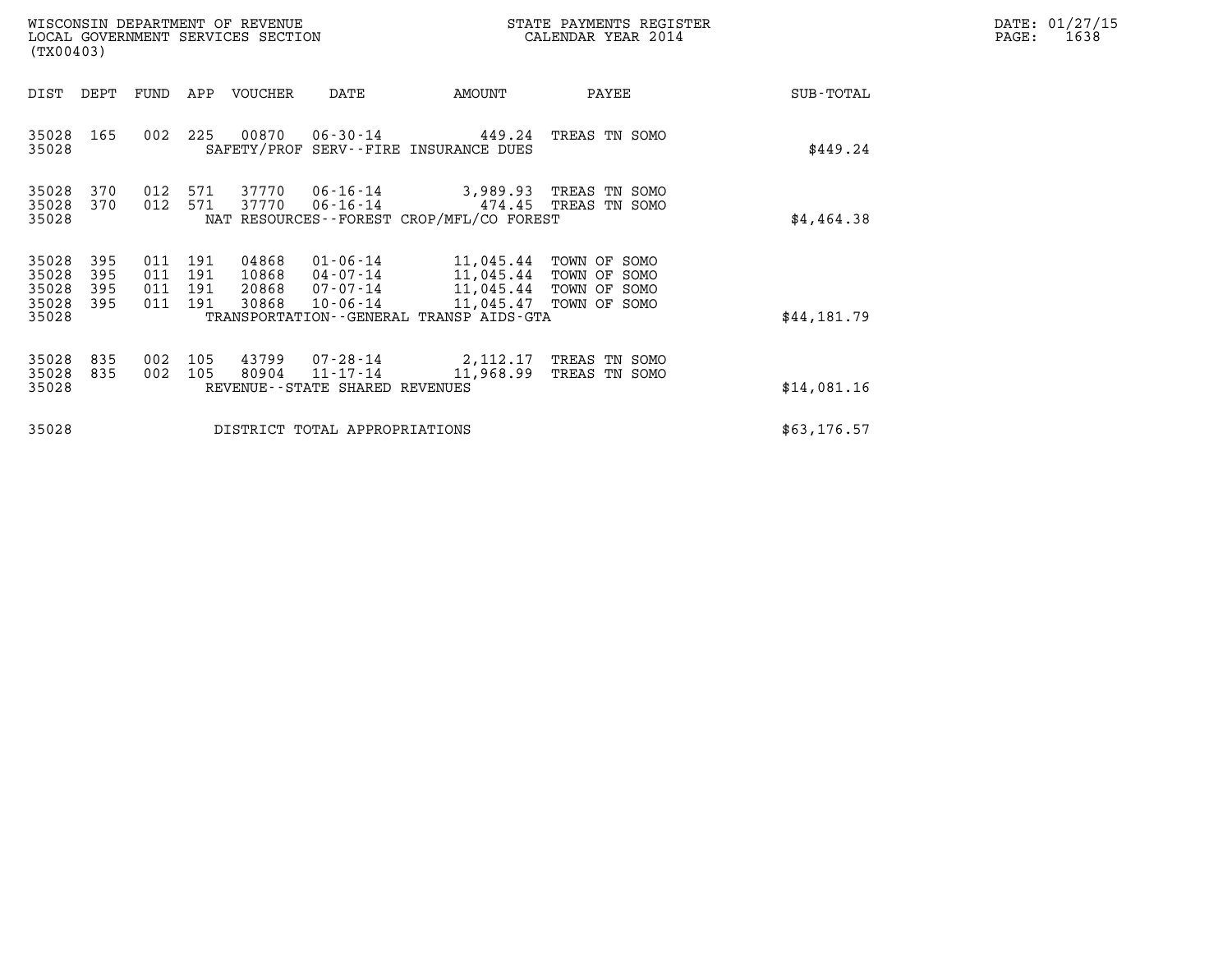| WISCONSIN DEPARTMENT OF REVENUE   | STATE PAYMENTS REGISTER | DATE: 01/27/15 |
|-----------------------------------|-------------------------|----------------|
| LOCAL GOVERNMENT SERVICES SECTION | CALENDAR YEAR 2014      | 1639<br>PAGE:  |

| (TX00403)                                         |            |                                          |               |                                     |                                          | WISCONSIN DEPARTMENT OF REVENUE                               STATE PAYMENTS REGISTER LOCAL GOVERNMENT SERVICES SECTION                               CALENDAR YEAR 2014                     |              | DATE: 01/27/15<br>$\mathtt{PAGE}$ :<br>1639 |
|---------------------------------------------------|------------|------------------------------------------|---------------|-------------------------------------|------------------------------------------|----------------------------------------------------------------------------------------------------------------------------------------------------------------------------------------------|--------------|---------------------------------------------|
| DIST DEPT                                         |            |                                          |               |                                     | FUND APP VOUCHER DATE AMOUNT PAYEE       |                                                                                                                                                                                              | SUB-TOTAL    |                                             |
| 35030 165<br>35030                                |            |                                          | 002 225 00871 |                                     | SAFETY/PROF SERV--FIRE INSURANCE DUES    | 06-30-14 1,599.29 TREAS TN TOMAHAWK                                                                                                                                                          | \$1,599.29   |                                             |
| 35030 370<br>35030<br>35030 370<br>35030          | 370        | 000 001<br>000 001<br>000 001            |               |                                     | NAT RESOURCES-SEVERANCE/YIELD/WITHDRAWAL |                                                                                                                                                                                              | \$9,158.27   |                                             |
| 35030 370<br>35030                                |            |                                          |               |                                     | NAT RESOURCES--AIDS IN LIEU OF TAXES     | 002 503 16601 01-30-14 12,907.80 TREAS TN TOMAHAWK<br>TOWN SHARE 1064.46                                                                                                                     | \$12,907.80  |                                             |
| 35030 370<br>35030 370<br>35030                   |            | 012 571<br>012 571                       | 37771         |                                     | NAT RESOURCES--FOREST CROP/MFL/CO FOREST | 37771  06-16-14   1,570.31   TREAS TN TOMAHAWK<br>06-16-14 6,085.91 TREAS TN TOMAHAWK                                                                                                        | \$7,656.22   |                                             |
| 35030 370<br>35030                                |            | 074 670                                  |               | NAT RESOURCES--RU RECYCLING GRANT   |                                          | 41755 05-23-14 2,158.10 TREAS TN TOMAHAWK                                                                                                                                                    | \$2,158.10   |                                             |
| 35030 395<br>35030<br>35030<br>35030 395<br>35030 | 395<br>395 | 011 191<br>011 191<br>011 191<br>011 191 |               |                                     | TRANSPORTATION--GENERAL TRANSP AIDS-GTA  | 04869  01-06-14  18,751.32  TOWN OF TOMAHAWK<br>10869  04-07-14  18,751.32  TOWN OF TOMAHAWK<br>20869  07-07-14  18,751.32  TOWN OF TOMAHAWK<br>30869  10-06-14  18,751.35  TOWN OF TOMAHAWK | \$75,005.31  |                                             |
| 35030 395<br>35030                                |            |                                          | 011 278 32391 |                                     | TRANSPORTATION - - LRIP/TRIP/MSIP GRANTS | 11-26-14 13,717.77 TREAS TN TOMAHAWK                                                                                                                                                         | \$13,717.77  |                                             |
| 35030 835<br>35030 835<br>35030                   |            | 002 105<br>002 105                       |               | REVENUE--STATE SHARED REVENUES      |                                          |                                                                                                                                                                                              | \$7,726.62   |                                             |
| 35030 835<br>35030                                |            |                                          | 002 109 02785 | REVENUE--EXEMPT COMPUTER AID        |                                          | 07-28-14 $2.00$ TREAS TN TOMAHAWK                                                                                                                                                            | \$2.00       |                                             |
|                                                   |            |                                          |               | 35030 DISTRICT TOTAL APPROPRIATIONS |                                          |                                                                                                                                                                                              | \$129,931.38 |                                             |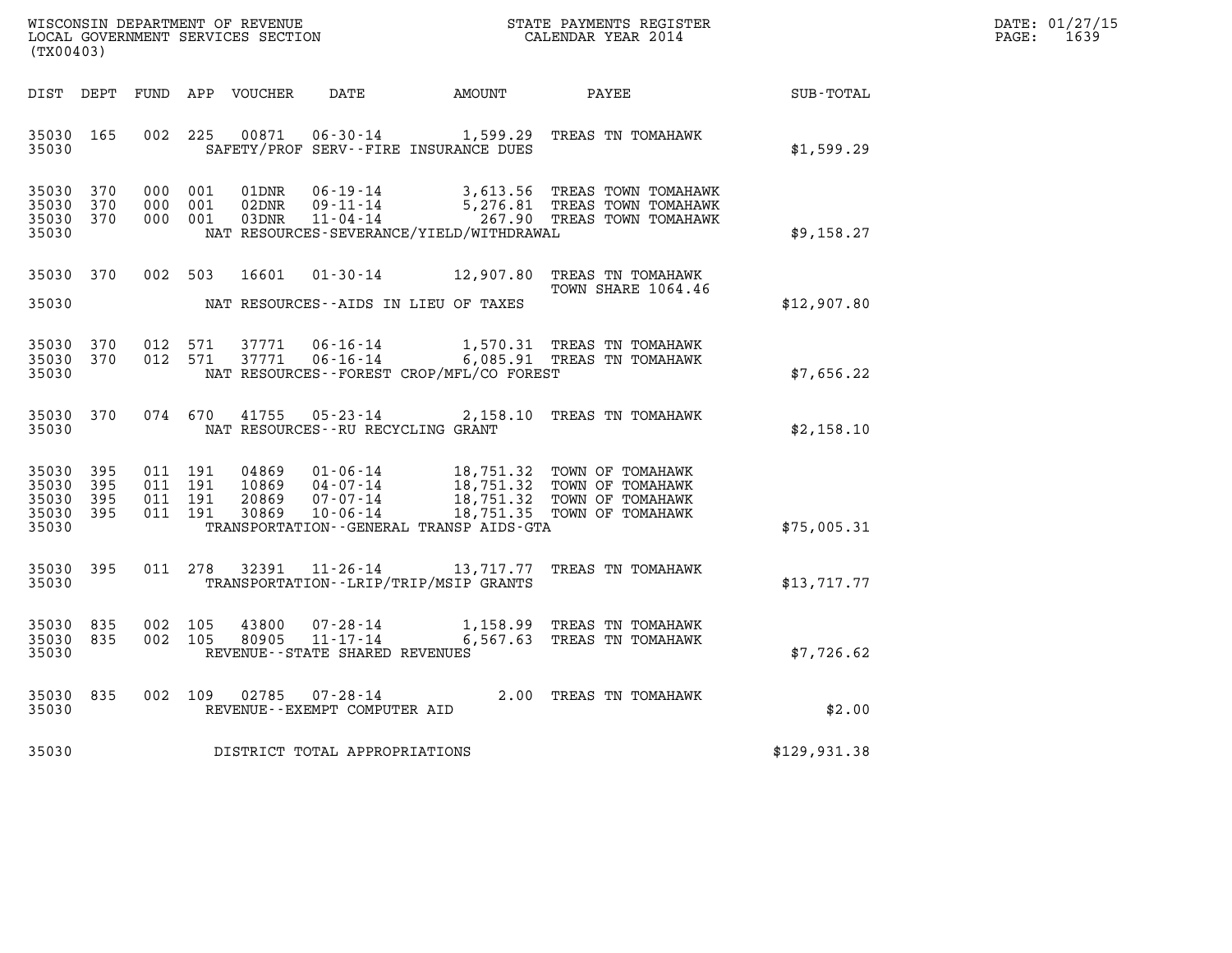| (TX00403)                                     |                   |                                          |         | WISCONSIN DEPARTMENT OF REVENUE<br>LOCAL GOVERNMENT SERVICES SECTION |                                                     |                                                                                                                                     | STATE PAYMENTS REGISTER<br>CALENDAR YEAR 2014                                                    |              | DATE: 01/27/15<br>PAGE: 1640 |
|-----------------------------------------------|-------------------|------------------------------------------|---------|----------------------------------------------------------------------|-----------------------------------------------------|-------------------------------------------------------------------------------------------------------------------------------------|--------------------------------------------------------------------------------------------------|--------------|------------------------------|
|                                               |                   |                                          |         | DIST DEPT FUND APP VOUCHER DATE                                      |                                                     | <b>AMOUNT</b>                                                                                                                       | PAYEE                                                                                            | SUB-TOTAL    |                              |
| 35032 165<br>35032                            |                   |                                          |         |                                                                      |                                                     | SAFETY/PROF SERV--FIRE INSURANCE DUES                                                                                               | 002 225 00872 06-30-14 1,796.96 TREAS TN WILSON                                                  | \$1,796.96   |                              |
| 35032 370<br>35032 370<br>35032               |                   | 000 001<br>000 001                       |         | 01DNR<br>02DNR                                                       | $06 - 19 - 14$<br>$09 - 11 - 14$                    | NAT RESOURCES-SEVERANCE/YIELD/WITHDRAWAL                                                                                            | 918.00 TREAS TOWN WILSON<br>205.10 TREAS TOWN WILSON                                             | \$1, 123.10  |                              |
| 35032 370<br>35032 370<br>35032               |                   | 012 571                                  | 012 571 |                                                                      |                                                     | NAT RESOURCES - - FOREST CROP/MFL/CO FOREST                                                                                         | 37772   06-16-14   3,325.13   TREAS   TN WILSON<br>37772   06-16-14   756.27   TREAS   TN WILSON | \$4.081.40   |                              |
| 35032 370<br>35032                            |                   |                                          | 074 670 |                                                                      | NAT RESOURCES - - RU RECYCLING GRANT                |                                                                                                                                     | 41756  05-23-14  3,198.97  TREAS TN WILSON                                                       | \$3,198.97   |                              |
| 35032 395<br>35032<br>35032<br>35032<br>35032 | 395<br>395<br>395 | 011 191<br>011 191<br>011 191<br>011 191 |         | 20870<br>30870                                                       | 07-07-14<br>$10 - 06 - 14$                          | 04870  01-06-14  14,568.64  TOWN OF WILSON<br>10870  04-07-14  14,568.64  TOWN OF WILSON<br>TRANSPORTATION--GENERAL TRANSP AIDS-GTA | 14,568.64 TOWN OF WILSON<br>14,568.66 TOWN OF WILSON                                             | \$58, 274.58 |                              |
| 35032<br>35032 835<br>35032                   | 835               | 002<br>002 105                           | 105     | 43801<br>80906                                                       | $11 - 17 - 14$<br>REVENUE - - STATE SHARED REVENUES |                                                                                                                                     | 07-28-14 614.72 TREAS TN WILSON<br>3,483.42 TREAS TN WILSON                                      | \$4,098.14   |                              |
| 35032 835<br>35032                            |                   | 002 109                                  |         |                                                                      | REVENUE--EXEMPT COMPUTER AID                        |                                                                                                                                     | 02786  07-28-14  1.00 TREAS TN WILSON                                                            | \$1.00       |                              |
| 35032                                         |                   |                                          |         |                                                                      | DISTRICT TOTAL APPROPRIATIONS                       |                                                                                                                                     |                                                                                                  | \$72,574.15  |                              |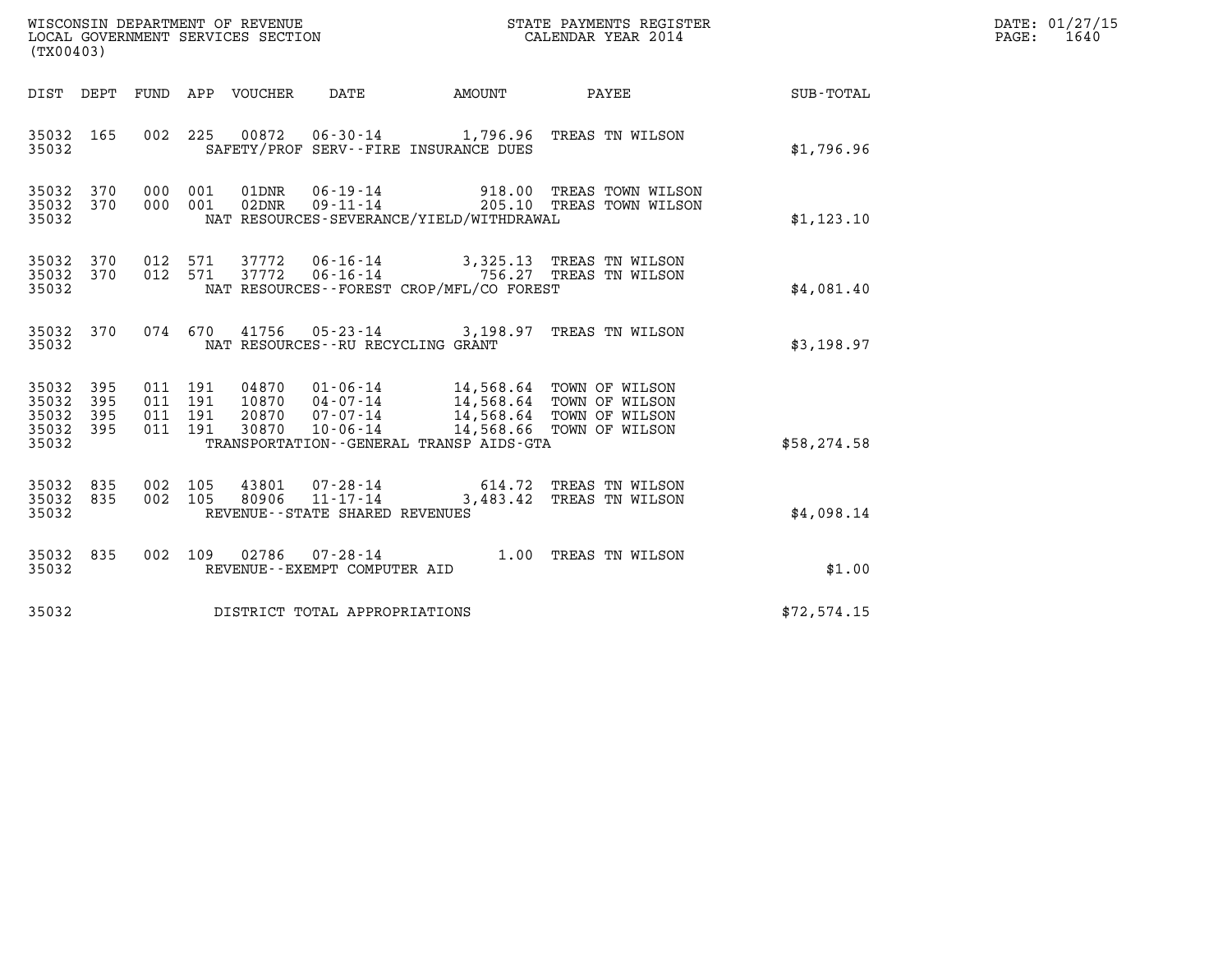| (TX00403)                                                  |                            |                                                     |     |                                           |                                                                                        |                                                                                                           |                                                                                                                                                                                                 |              | DATE: 01/27/15<br>$\mathtt{PAGE:}$<br>1641 |
|------------------------------------------------------------|----------------------------|-----------------------------------------------------|-----|-------------------------------------------|----------------------------------------------------------------------------------------|-----------------------------------------------------------------------------------------------------------|-------------------------------------------------------------------------------------------------------------------------------------------------------------------------------------------------|--------------|--------------------------------------------|
|                                                            |                            |                                                     |     |                                           |                                                                                        |                                                                                                           |                                                                                                                                                                                                 |              |                                            |
| 35251 165<br>35251                                         |                            |                                                     |     |                                           |                                                                                        | SAFETY/PROF SERV--FIRE INSURANCE DUES                                                                     | 002 225 00873 06-30-14 16,208.54 TREAS CITY MERRILL                                                                                                                                             | \$16, 208.54 |                                            |
| 35251                                                      |                            |                                                     |     |                                           |                                                                                        | NAT RESOURCES--AIDS IN LIEU OF TAXES                                                                      | 35251 370 002 503 16970 02-14-14 10,461.43 TREAS CITY MERRILL<br>CITY SHARE 4509.13                                                                                                             | \$10,461.43  |                                            |
| 35251 370<br>35251                                         |                            |                                                     |     |                                           |                                                                                        | NAT RESOURCES-GENERAL OPERATIONS-FEDERAL                                                                  | 002 941 01953 03-19-14 45,000.00 TREAS CITY MERRILL                                                                                                                                             | \$45,000.00  |                                            |
| 35251 370<br>35251                                         |                            |                                                     |     |                                           |                                                                                        | NAT RESOURCES--AIDS IN LIEU OF TAXES                                                                      | 012 579 19499 04-16-14 185.54 TREAS CITY MERRILL                                                                                                                                                | \$185.54     |                                            |
| 35251 370<br>35251                                         |                            |                                                     |     |                                           | NAT RESOURCES--RU RECYCLING GRANT                                                      |                                                                                                           | 074 670 41757 05-23-14 32,652.69 TREAS CITY MERRILL                                                                                                                                             | \$32,652.69  |                                            |
| 35251                                                      |                            |                                                     |     |                                           | NAT RESOURCES -- STEWARDSHIP 2000                                                      |                                                                                                           | 35251 370 095 512 01995 03-21-14 30,666.77 TREAS CITY MERRILL                                                                                                                                   | \$30,666.77  |                                            |
| 35251 395<br>35251 395<br>35251 395<br>35251 395<br>35251  |                            | 011 162<br>011 162<br>011 162<br>011 162            |     | 32046                                     |                                                                                        | TRANSPORTATION--CONNECTING HIGHWAY AIDS                                                                   | 06046 01-06-14 21,510.92 CITY OF MERRILL<br>12046 04-07-14 21,510.92 CITY OF MERRILL<br>22046 07-07-14 21,510.92 CITY OF MERRILL<br>10-06-14 21,510.94 CITY OF MERRILL                          | \$86,043.70  |                                            |
| 35251 395<br>35251<br>35251<br>35251<br>35251 395<br>35251 | 395<br>395<br>395          | 011 177<br>011 177<br>011 177<br>011 177<br>011 177 |     | 16035<br>24035<br>26035<br>34575<br>42035 | TRANSPORTATION - - TRANSIT AID                                                         |                                                                                                           | 06-04-14<br>07-07-14<br>09-30-14<br>12-19-14<br>12-30-14<br>12-30-14<br>09-30-14<br>14,379.00 CITY OF MERRILL<br>09-30-14<br>14,379.00 CITY OF MERRILL<br>12-30-14<br>14,379.00 CITY OF MERRILL | \$123,721.00 |                                            |
| 35251 395<br>35251<br>35251<br>35251<br>35251<br>35251     | 395<br>395<br>395<br>- 395 | 011 182<br>011<br>011 182<br>011 182<br>011 182     | 182 | 04730<br>26796<br>26797<br>31120<br>34575 | $02 - 24 - 14$<br>$10 - 09 - 14$<br>$10 - 09 - 14$<br>$11 - 17 - 14$<br>$12 - 19 - 14$ | 65,339.00<br>53,939.00<br>52,447.00<br>51,911.00<br>1,426.00<br>TRANSPORTATION - - TRANSIT AIDS - FEDERAL | TREAS CITY MERRILL<br>TREAS CITY MERRILL<br>TREAS CITY MERRILL<br>TREAS CITY MERRILL<br>TREAS CITY MERRILL                                                                                      | \$225,062.00 |                                            |
| 35251 395<br>35251                                         |                            | 011 185                                             |     | 27870                                     | $10 - 17 - 14$                                                                         | TRANSPORTATION - - HIGHWAY SAFETY - FEDERAL                                                               | 7,500.00 TREAS CITY MERRILL                                                                                                                                                                     | \$7,500.00   |                                            |
| 35251 395                                                  |                            | 011 191                                             |     | 04871                                     | $01 - 06 - 14$                                                                         |                                                                                                           | 114,756.93 CITY OF MERRILL                                                                                                                                                                      |              |                                            |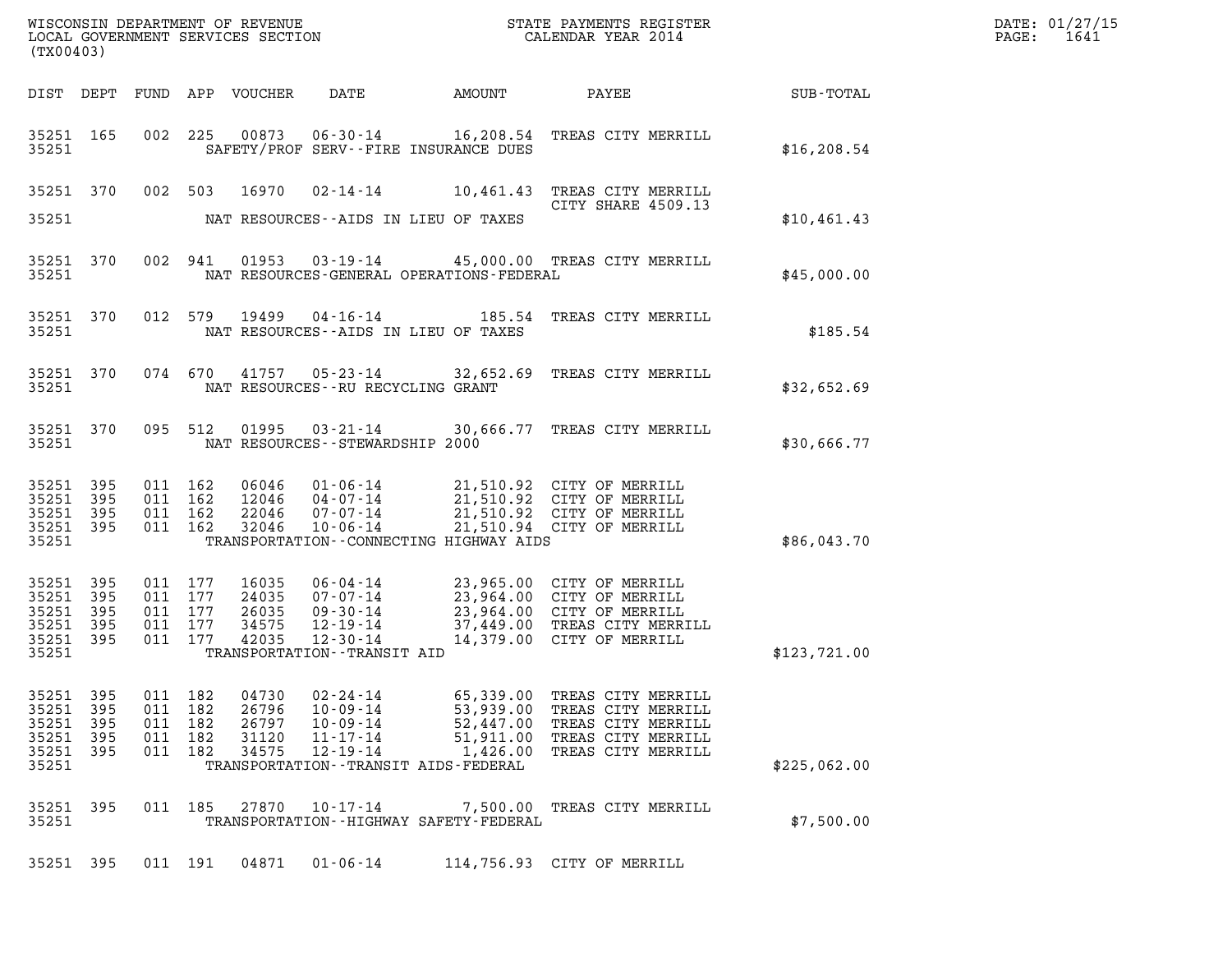| (TX00403)                                |           |                    |                    |                                 |                                                                |                                          |                                                                                                  |                  | DATE: 01/27/15<br>$\mathtt{PAGE:}$<br>1642 |
|------------------------------------------|-----------|--------------------|--------------------|---------------------------------|----------------------------------------------------------------|------------------------------------------|--------------------------------------------------------------------------------------------------|------------------|--------------------------------------------|
|                                          |           |                    |                    | DIST DEPT FUND APP VOUCHER DATE |                                                                | AMOUNT                                   | PAYEE                                                                                            | SUB-TOTAL        |                                            |
| 35251 395<br>35251<br>35251 395<br>35251 | 395       | 011 191<br>011 191 | 011 191            |                                 |                                                                | TRANSPORTATION--GENERAL TRANSP AIDS-GTA  | 114,756.93 CITY OF MERRILL<br>114,756.93 CITY OF MERRILL<br>114,756.96 CITY OF MERRILL           | \$459,027.75     |                                            |
| 35251 435<br>35251                       |           |                    | 005 162            | 01HSD                           |                                                                | HS--AMBULANCE FUNDING ASSISTANCE GRANTS  | 09-08-14 6,562.97 TREAS CITY MERRILL                                                             | \$6,562.97       |                                            |
| 35251 455<br>35251                       |           |                    |                    |                                 | 002 231 01566 02-21-14<br>JUSTICE - - LAW ENFORCEMENT TRAINING |                                          | 3,520.00 TREAS CITY MERRILL                                                                      | \$3,520.00       |                                            |
| 35251 835<br>35251 835<br>35251          |           |                    | 002 105            | 43802                           | 002 105 80907 11-17-14<br>REVENUE - - STATE SHARED REVENUES    |                                          | 07-28-14 678,674.64 TREAS CITY MERRILL<br>2,605,870.86 TREAS CITY MERRILL                        | \$3, 284, 545.50 |                                            |
| 35251 835<br>35251                       | 35251 835 |                    | 002 109<br>002 109 |                                 | REVENUE--EXEMPT COMPUTER AID                                   |                                          | 02787  07-28-14  61,114.00  TREAS CITY MERRILL<br>05176  07-28-14   11,775.00 TREAS CITY MERRILL | \$72,889.00      |                                            |
| 35251 835<br>35251 835<br>35251          |           |                    | 002 302<br>002 302 | 10051<br>11051                  |                                                                | REVENUE-FIRST DOLLAR/SCHOOL LEVY CREDITS | 07-28-14 561,646.47 TREAS CITY MERRILL<br>07-28-14 217,007.24 TREAS CITY MERRILL                 | \$778,653.71     |                                            |
| 35251 835<br>35251                       |           |                    | 002 501            | 00002                           |                                                                | DOA-PAYMENT FOR MUNICIPAL SERVICES AID   | 02-03-14 14, 294.51 TREAS CITY MERRILL                                                           | \$14, 294.51     |                                            |
| 35251 835<br>35251 835<br>35251          |           |                    | 021 363<br>021 363 | 36194<br>37332                  | $03 - 24 - 14$<br>REVENUE--LOTTERY CREDIT -                    |                                          | 03-24-14 4,911.81 TREAS CITY MERRILL<br>254,330.23 TREAS CITY MERRILL                            | \$259,242.04     |                                            |
| 35251                                    |           |                    |                    |                                 | DISTRICT TOTAL APPROPRIATIONS                                  |                                          |                                                                                                  | \$5,456,237.15   |                                            |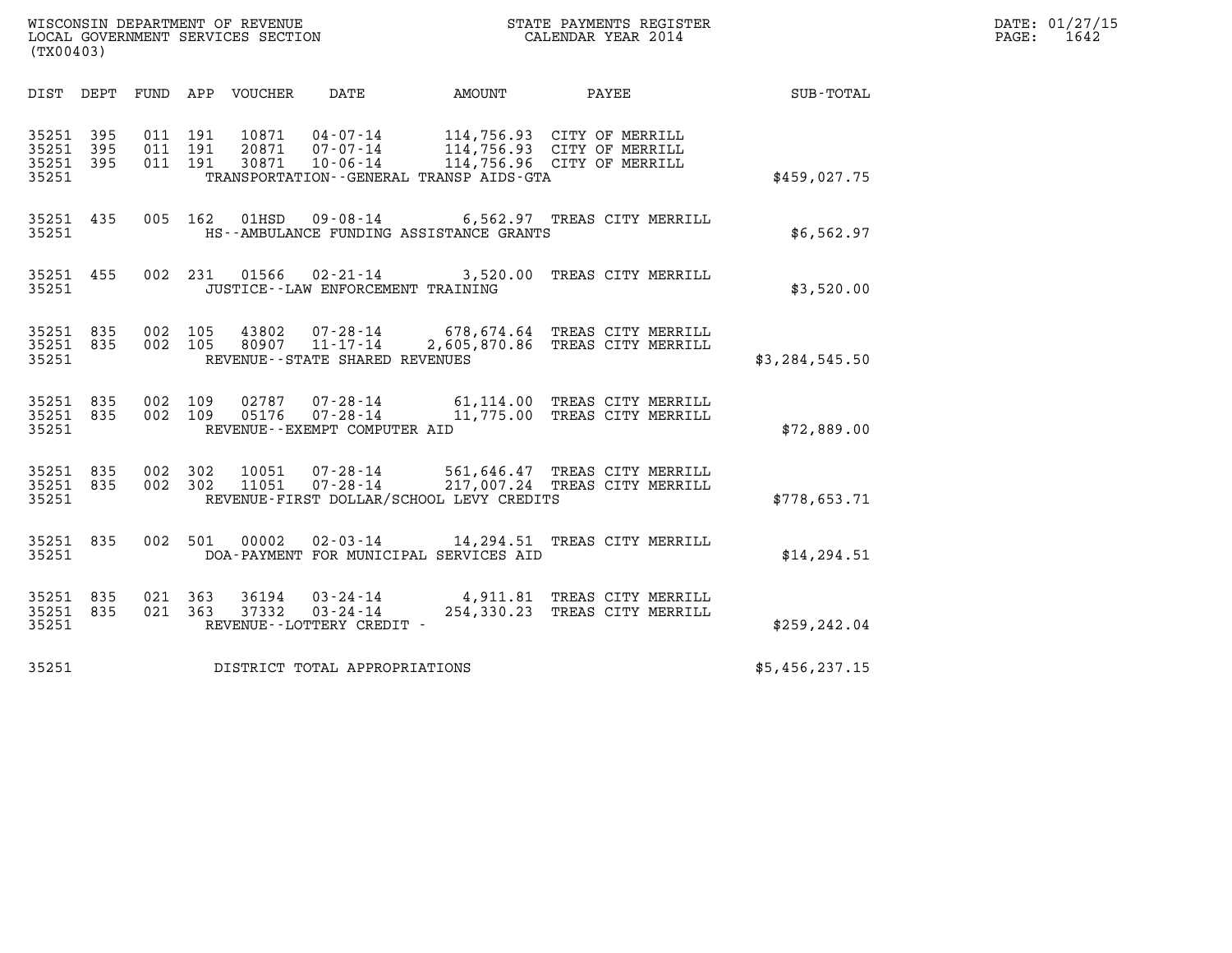| (TX00403)                                     |                   |                               |         |                  |                                                                       |                                             |                                                                                                                                                                            |                  | DATE: 01/27/15<br>$\mathtt{PAGE}$ :<br>1643 |
|-----------------------------------------------|-------------------|-------------------------------|---------|------------------|-----------------------------------------------------------------------|---------------------------------------------|----------------------------------------------------------------------------------------------------------------------------------------------------------------------------|------------------|---------------------------------------------|
| DIST DEPT                                     |                   |                               |         | FUND APP VOUCHER | DATE                                                                  | AMOUNT                                      | PAYEE                                                                                                                                                                      | <b>SUB-TOTAL</b> |                                             |
| 35286 165<br>35286                            |                   | 002 225                       |         | 00874            |                                                                       | SAFETY/PROF SERV--FIRE INSURANCE DUES       | 06-30-14 9,362.14 TREAS CITY TOMAHAWK                                                                                                                                      | \$9,362.14       |                                             |
| 35286 370<br>35286                            |                   |                               | 012 571 |                  |                                                                       | NAT RESOURCES - - FOREST CROP/MFL/CO FOREST | 37773  06-16-14  5.05  TREAS CITY TOMAHAWK                                                                                                                                 | \$5.05           |                                             |
| 35286 370<br>35286                            |                   |                               |         | 012 579 19500    |                                                                       | NAT RESOURCES - AIDS IN LIEU OF TAXES       | 04-16-14 54.54 TREAS CITY TOMAHAWK                                                                                                                                         | \$54.54          |                                             |
| 35286 370<br>35286                            |                   |                               |         |                  | NAT RESOURCES--RU RECYCLING GRANT                                     |                                             | 074 670 41758 05-23-14 12,334.19 TREAS CITY TOMAHAWK                                                                                                                       | \$12,334.19      |                                             |
| 35286<br>35286<br>35286<br>35286 395<br>35286 | 395<br>395<br>395 | 011 162<br>011 162<br>011 162 | 011 162 | 32047            | 22047 07-07-14<br>$10 - 06 - 14$                                      | TRANSPORTATION -- CONNECTING HIGHWAY AIDS   | 06047  01-06-14  7,099.08  CITY OF TOMAHAWK<br>12047 04-07-14<br>12047 04-07-14 7,099.08 CITY OF TOMAHAWK<br>7,099.08 CITY OF TOMAHAWK<br>7,099.08 CITY OF TOMAHAWK        | \$28,396.32      |                                             |
| 35286 395<br>35286                            |                   |                               | 011 185 |                  |                                                                       | TRANSPORTATION - - HIGHWAY SAFETY - FEDERAL | 27871  10-17-14  5,249.56  TREAS CITY TOMAHAWK                                                                                                                             | \$5,249.56       |                                             |
| 35286<br>35286<br>35286<br>35286 395<br>35286 | 395<br>395<br>395 | 011 191<br>011 191<br>011 191 | 011 191 | 20872<br>30872   |                                                                       | TRANSPORTATION--GENERAL TRANSP AIDS-GTA     | 04872  01-06-14  47,967.68  CITY OF TOMAHAWK<br>10872  04-07-14  47,967.68  CITY OF TOMAHAWK<br>07-07-14 47,967.68 CITY OF TOMAHAWK<br>10-06-14 47,967.71 CITY OF TOMAHAWK | \$191,870.75     |                                             |
| 35286 435<br>35286                            |                   | 005 162                       |         | 01HSD            |                                                                       | HS--AMBULANCE FUNDING ASSISTANCE GRANTS     | 09-08-14 4,915.84 TREAS CITY TOMAHAWK                                                                                                                                      | \$4,915.84       |                                             |
| 35286 455<br>35286                            |                   |                               | 002 231 | 01776            | 02-26-14<br>JUSTICE - - LAW ENFORCEMENT TRAINING                      |                                             | 1,280.00 TREAS CITY TOMAHAWK                                                                                                                                               | \$1,280.00       |                                             |
| 35286 835<br>35286 835<br>35286               |                   | 002 105<br>002 105            |         |                  | 43803 07-28-14<br>80908 11-17-14<br>REVENUE - - STATE SHARED REVENUES |                                             | 95,290.00 TREAS CITY TOMAHAWK<br>540,146.83 TREAS CITY TOMAHAWK                                                                                                            | \$635,436.83     |                                             |
| 35286 835<br>35286 835<br>35286               |                   | 002 109<br>002 109            |         | 02788<br>05177   | $07 - 28 - 14$<br>$07 - 28 - 14$<br>REVENUE--EXEMPT COMPUTER AID      |                                             | 9,145.00 TREAS CITY TOMAHAWK<br>19,607.00 TREAS CITY TOMAHAWK                                                                                                              | \$28,752.00      |                                             |
| 35286 835                                     |                   | 002 501                       |         | 00002            | $02 - 03 - 14$                                                        |                                             | 11,718.80 TREAS CITY TOMAHAWK                                                                                                                                              |                  |                                             |